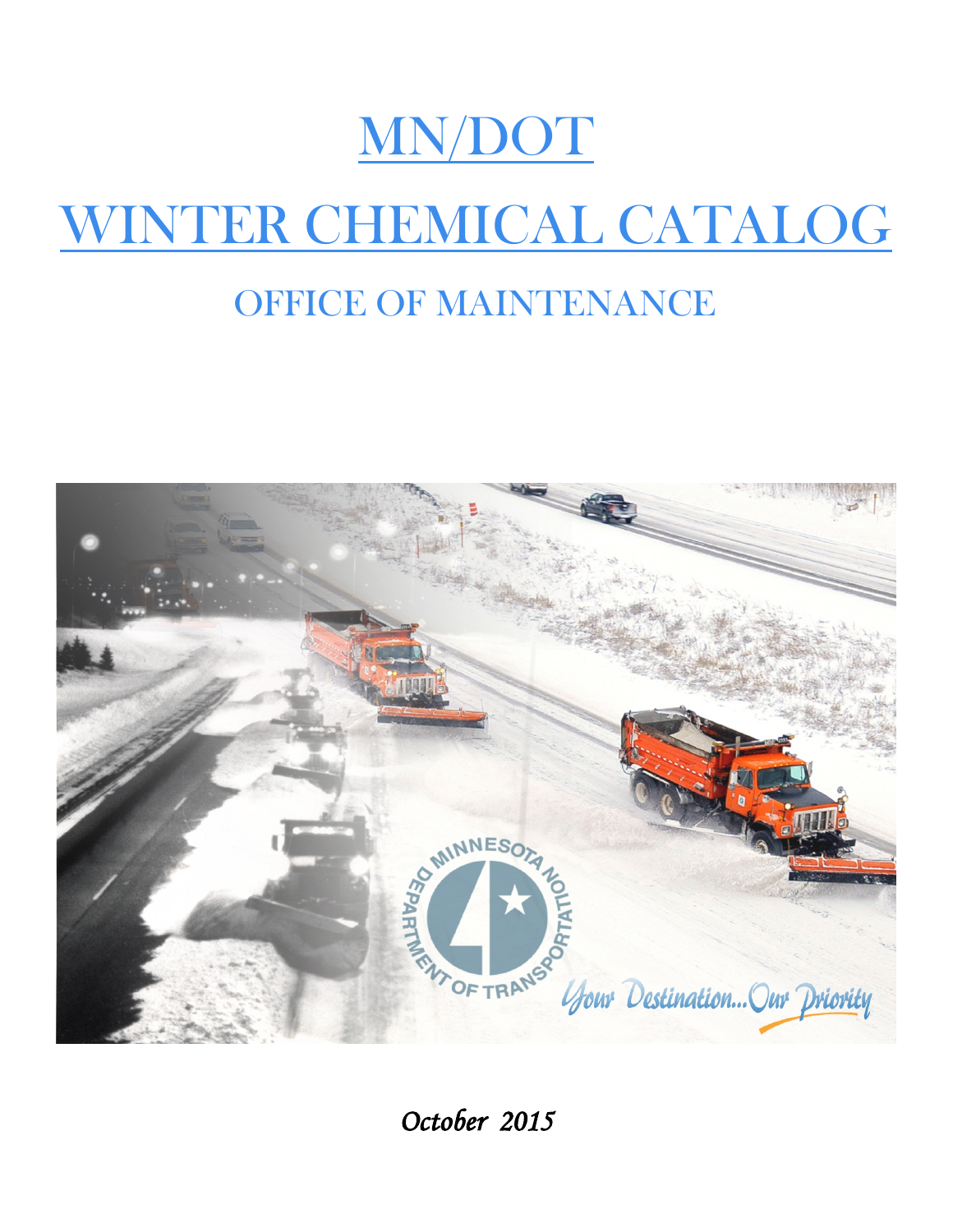

### **De-Icing Chemicals and the Environment**

# **MN/DOT does not endorse any product in this document This is for informational purposes only**

MnDOT operates under a high expectation to balance safety, mobility, environmental and budgetary priorities. In order to mitigate environmental impacts, provide safe winter driving conditions and maintain mobility during winter storm events, MnDOT employs a variety of strategies and materials to help keep the roads clear while continually striving for more effective and efficient use of all types of snow and ice treatments on our roadways.

#### **Surface Water**

Lakes normally mix or turn over twice each year, in the spring and fall. This mixing brings oxygen to the deepest water and moves nutrients throughout the water column. Chlorides can cause lakes to stratify; chloride contaminated water is more dense than fresh water so it sinks. This dense layer of water at the bottom of the lake can prevent mixing from occurring as it normally should. This reduction in mixing can result in low oxygen levels in deepest water which is also fish habitat. Fish and aquatic organisms cannot survive in water with high chloride content. High salinity may also interfere with the growth of aquatic vegetation. Researchers at the University of Minnesota speculate that if we completely stopped using chlorides for deicing, our lakes would eventually flush and return to more normal chloride levels.

#### **Ground Water**

75 % of Minnesota's drinking water comes from ground water. Unlike surface water, our aquifers do not have the ability to flush as easily. Researchers are unsure how long it would take for chloride levels to return to normal.

#### **NaCl, Sodium Chloride**

Sodium Chloride, NaCl, is the most commonly used deicing chemical. Other chemicals used include, Magnesium Chloride, (MgCl₂) and Calcium Chloride, (CaCl₂), Acetates, and various blends of different chemicals. These materials can be harmful to the soils, plants, animals, fish and water.

#### **Sodium, (Na⁺)**

When sodium is introduced to our soils, it causes clay particles to expand and swell, plugging soil pores. This reduces soil permeability and adds to greater compaction of our roadside soils. This compaction reduces water infiltration and slows root growth. Weeds, such as Canada Thistle, thrive in these poor soil conditions and native plants struggle to become established.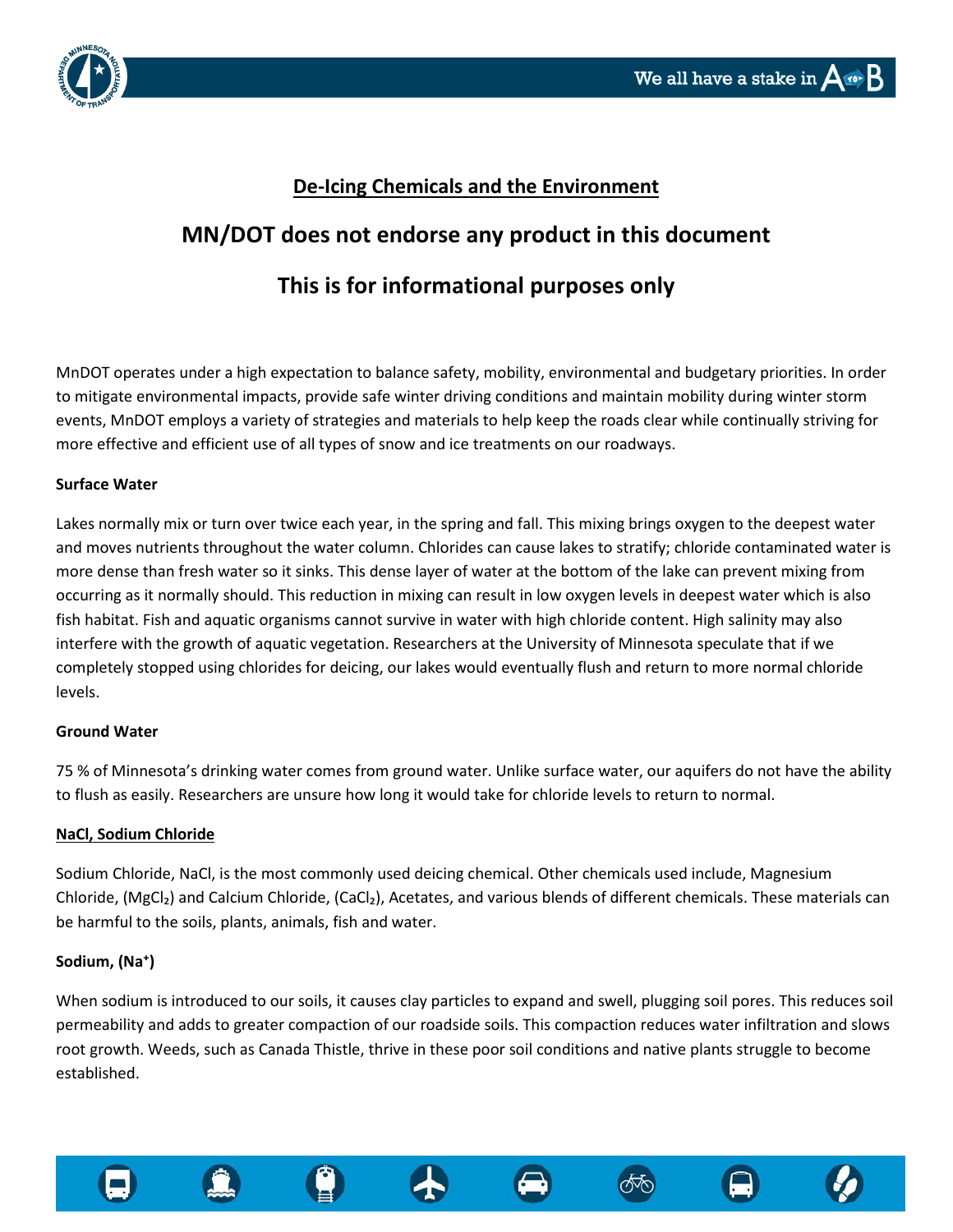

### **Chloride, (Cl⁻)**

Chlorides, (Cl<sup>-</sup>) are harmful to surface and ground water. Once chloride ions attach to water molecules it is difficult to remove them. Reverse osmosis filtration, electro dialysis and distillation, are three processes that will reduce the chloride content of water. The chronic standard set by the EPA for chlorides in surface water is 230 mg/L.

#### **Magnesium Chloride, (MgCl₂)**

Magnesium chloride is highly soluble in water. When dissolved the compound disassociates (separates) into magnesium and chloride ions. Magnesium is an essential plant nutrient.

#### **Calcium Chloride, (CaCl₂)**

Calcium chloride is highly soluble in water. When dissolved the compound disassociates (separates) into calcium and chloride ions. Calcium is an essential plant nutrient.

#### **Acetates**

See Organic Additives

### **Organic Additives/Corrosion Inhibitors**

Most of the MgCl<sub>2</sub> and CaCl<sub>2</sub> deicers used, contain an organic additive such as corn molasses or beet juice added as a corrosion inhibitor. These additives are also nutrients.











ග්ර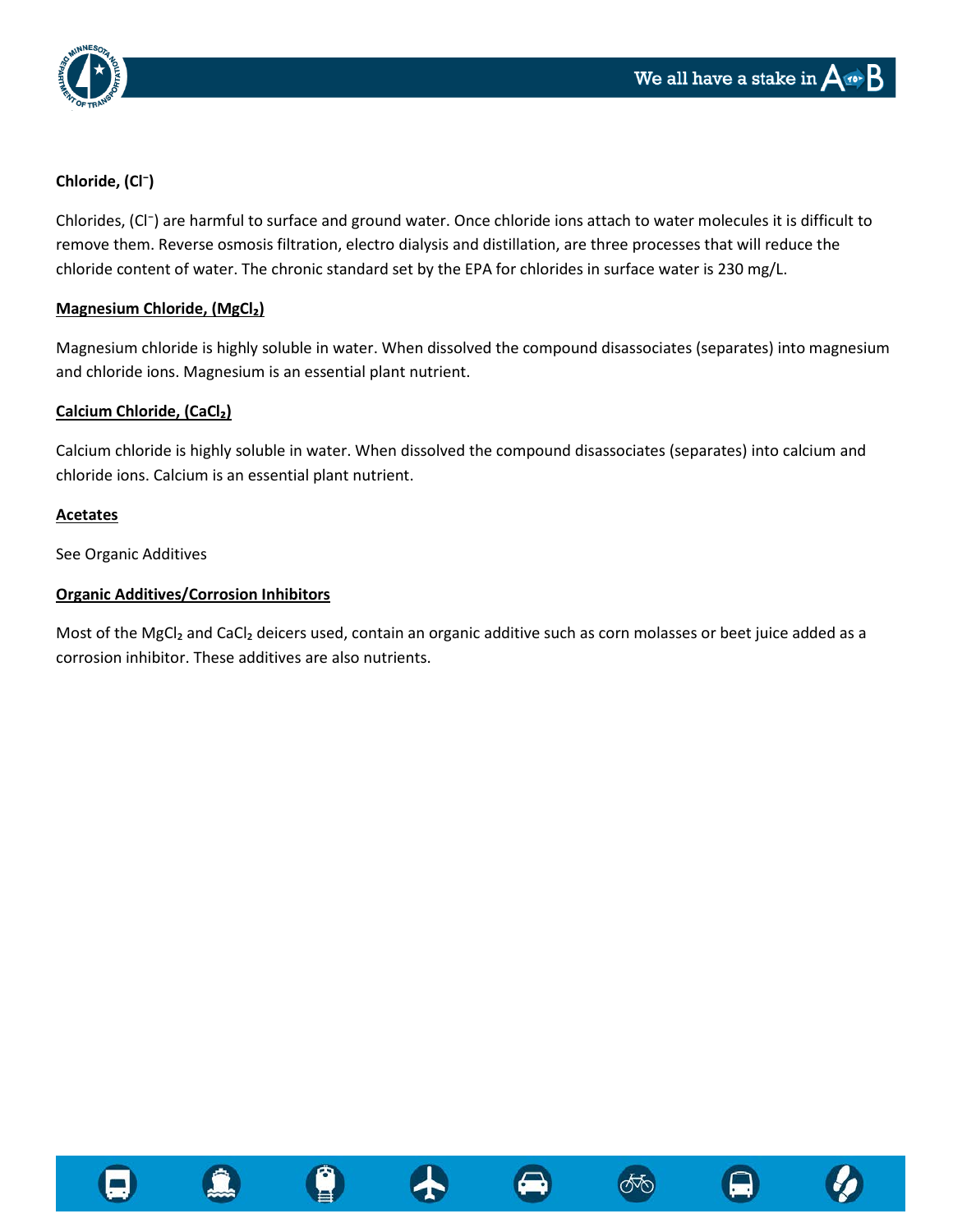$\blacksquare$ 

000



## **Vendor Contacts**

### **MN/DOT does not endorse any product in this document This is for informational purposes only**

**Always contact the vendor of any product for recommendations before purchase or use**

| <b>Tiger Calcium Services (Green Touch Systems)</b><br><b>Matt Friedrich</b>                                                                                                                          |                                                   |                                                            |                                   |  |
|-------------------------------------------------------------------------------------------------------------------------------------------------------------------------------------------------------|---------------------------------------------------|------------------------------------------------------------|-----------------------------------|--|
| $\bullet$<br>٠                                                                                                                                                                                        | <b>Road Guard Plus 8</b><br><b>TC Econo</b>       | 612-481-8731                                               | Matt@greentouchsystems.com        |  |
|                                                                                                                                                                                                       | <b>Envirotech Services</b>                        |                                                            |                                   |  |
| Tom Broadbent<br>218-834-9449<br>Ice Slicer<br>$\bullet$<br>LCS concentrate<br>$\bullet$<br>C1000<br>٠<br>$S.O.S-C$<br>٠<br>S.0.S<br>$\bullet$<br>Meltdown APEX -C<br>٠<br>Meltdown APEX<br>$\bullet$ |                                                   |                                                            | Tbroadbent@envirotechservices.com |  |
|                                                                                                                                                                                                       | Sean Lierz (Granular)                             | North American Salt Co. (Compass Minerals)<br>913.344.9330 | LierzS@compassminerals.com        |  |
|                                                                                                                                                                                                       | Steve Laliberte (Liquids)<br>Freezgard CI Plus    | 218-740-5136                                               | LaliberteS@compassminerals.com    |  |
| Tony Myhra<br>$\bullet$<br>$\bullet$                                                                                                                                                                  | <b>Cryotech De-icing</b><br>CF7<br>NAAC (pellets) | 218-251-3911                                               | Tony.Myhra@cryotech.com           |  |
| <b>Steve Leeds</b><br>$\bullet$                                                                                                                                                                       | <b>Smith Fertilizer</b><br>Beet55                 | 641-828-8500                                               | SteveL@sfgiowa.com                |  |
| <b>Cargill</b><br>$\bullet$                                                                                                                                                                           | Roger Wilson<br><b>Clearlane Enhanced De-icer</b> | 920-889-3583                                               | Roger_Wilson@cargill.com          |  |

 $\bigoplus$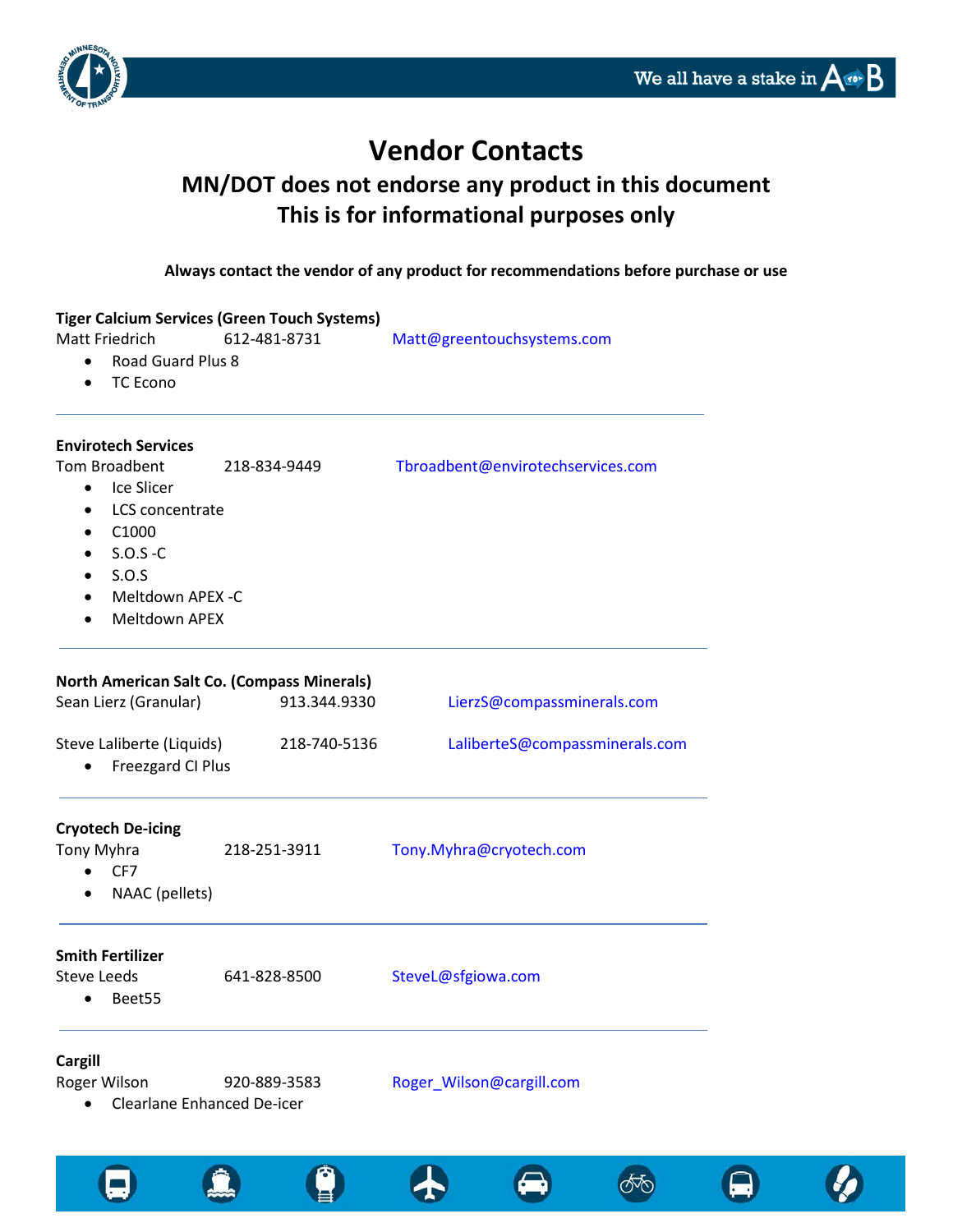$\boldsymbol{\varnothing}$ 

 $\boldsymbol{\Theta}$ 

66



| Scotwood Industries, Inc.                                                               |              |                                 |
|-----------------------------------------------------------------------------------------|--------------|---------------------------------|
| Mike Maphies<br>Ice Ban 200                                                             | 800-844-2022 | Mmaphies@scotwoodindustries.com |
| <b>SNI Solutions</b>                                                                    |              |                                 |
| Dan Freeman<br>Geomelt 55<br>Geomelt Gen 3                                              | 563-506-8828 | DanFreeman@snisolutions.com     |
| Rivertop Inc.<br>Jason Kiely<br><b>Headwaters 10F</b><br><b>Headwaters</b><br>$\bullet$ | 406-532-3262 | Jason@rivertop.com              |
| <b>Prairie Supply (Univar)</b><br>Chris Wehri<br>Ice Bite 55                            | 701-282-5656 | Chris.Wehri@prairiesupply.com   |

For more information on the catalog contact:

| Joe Huneke     | 651-366-3586/651-900-5300 | Joseph.Huneke@state.mn.us     |
|----------------|---------------------------|-------------------------------|
| Kathy Schaefer | 651-366-3575/612-418-6938 | Kathleen.Schaefer@state.mn.us |
| Steve Blaufuss | 612-216-9885              | Steven.Blaufuss@state.mn.us   |





 $\bullet$ 



8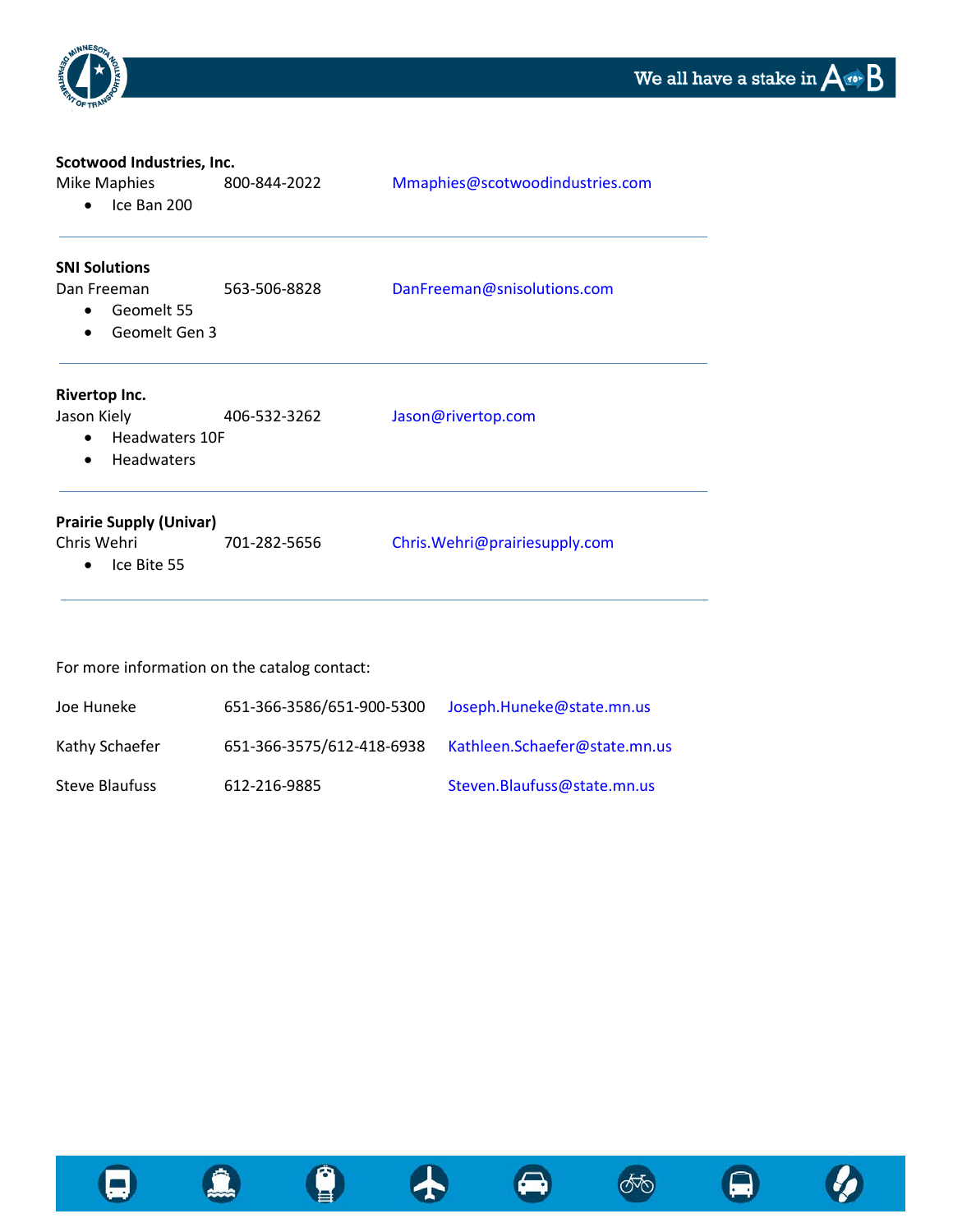

# **Product Title: CF7 Material Type: Vendor name:** Cryotech Deicing Technology Active Ingredient: Potassium Acetate **Vendor suggested use:** Deicing/anti-icing highways, bridges, parking lots, and other pavements **Vendor suggested rate:** For anti-icing, 25-60 gallons/lane mile. For deicing, 60-180 gallons/lane mile  $\Box$ Granular  $\Box$ Liquid

Salt Brine Compatible: No compatibility issues when applied over pavement where salt brine has already been applied or vice versa. It is recommended not to mix salt brine and CF7 in storage tanks as solubility issues may occur.

**Mixing/Storage Guidelines:** Polyethylene or SS containers are preferred; otherwise use carbon or low alloy steel. CF7 should not be stored or plumbed through systems that use galvanized, zinc, or brass components. It can, however, safely be used on or around galvanized bridge and parking deck components, signage, and guardrails.

**Lowest working temp:** Contact Vendor

**Additional Vendor Supplied Information:**

**CF7 is non-persistent, readily biodegrades at low temperatures and does not contain nitrogen or chlorides. Low toxicity to fish, mammals, and vegetation. CF 7 is used in bridge ant-icing units across the state**









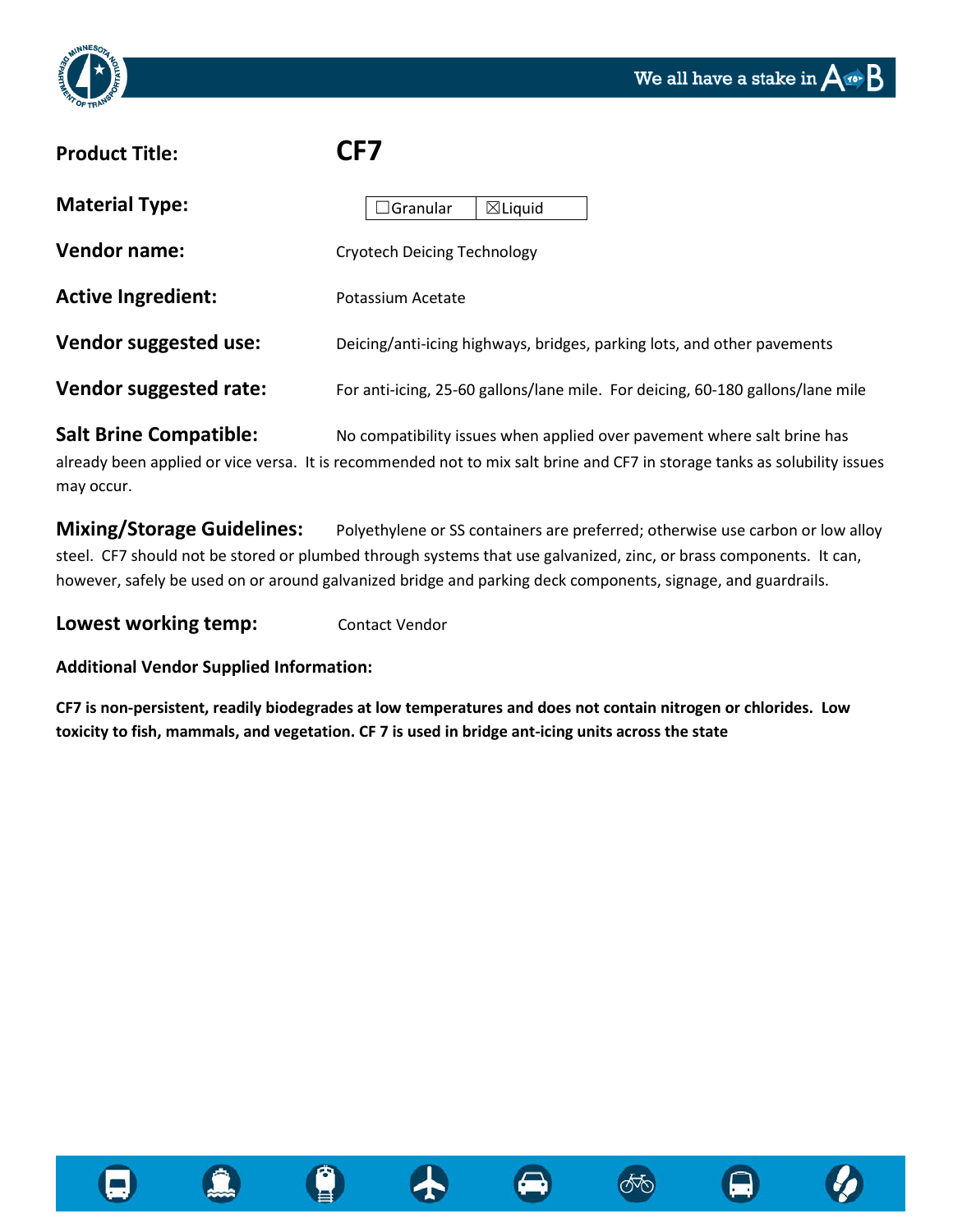



# **Product Title: NAAC Material Type: Vendor name:** Cryotech Deicing Technology  $\boxtimes$ Granular  $\Box$ Liquid

Active Ingredient: Sodium Acetate 97%

**Vendor suggested use:** Deicing/anti-icing highways, bridges, parking lots, and other pavements.

Vendor suggested rate: Near 32°F, on thin ice, evenly spread 5-7 lbs/1000 sq. ft. Less than 10°F or on 1 inch ice, apply 10-25 lbs/1000 sq. ft.

**Salt Brine Compatible:** No issues expected.

**Mixing/Storage Guidelines:** Store in original containers, or in bulk. Avoid excess moisture which may cause caking. Preserve pellet integrity by not over-handling.

**Lowest working temp:** Contact Vendor

### **Additional Vendor Supplied Information:**

**Cryotech NAAC biodegrades quickly at low temperatures and has low toxicity to fish and mammals. It is less persistent in the environment than other solid deicers. NAAC is not a chloride and naturally exhibits low corrosion, particularly against steel. It is produced using a patented Unipel technology that ensures uniform shape and composition of each pellet. It is produced to a very tight size specification. This allows it to penetrate directly to the pavement; irregular shaped deicers penetrate laterally, inefficiently expending chemical energy before reaching the pavement.** 







のでん しゅうかい かんじょう かいしゅう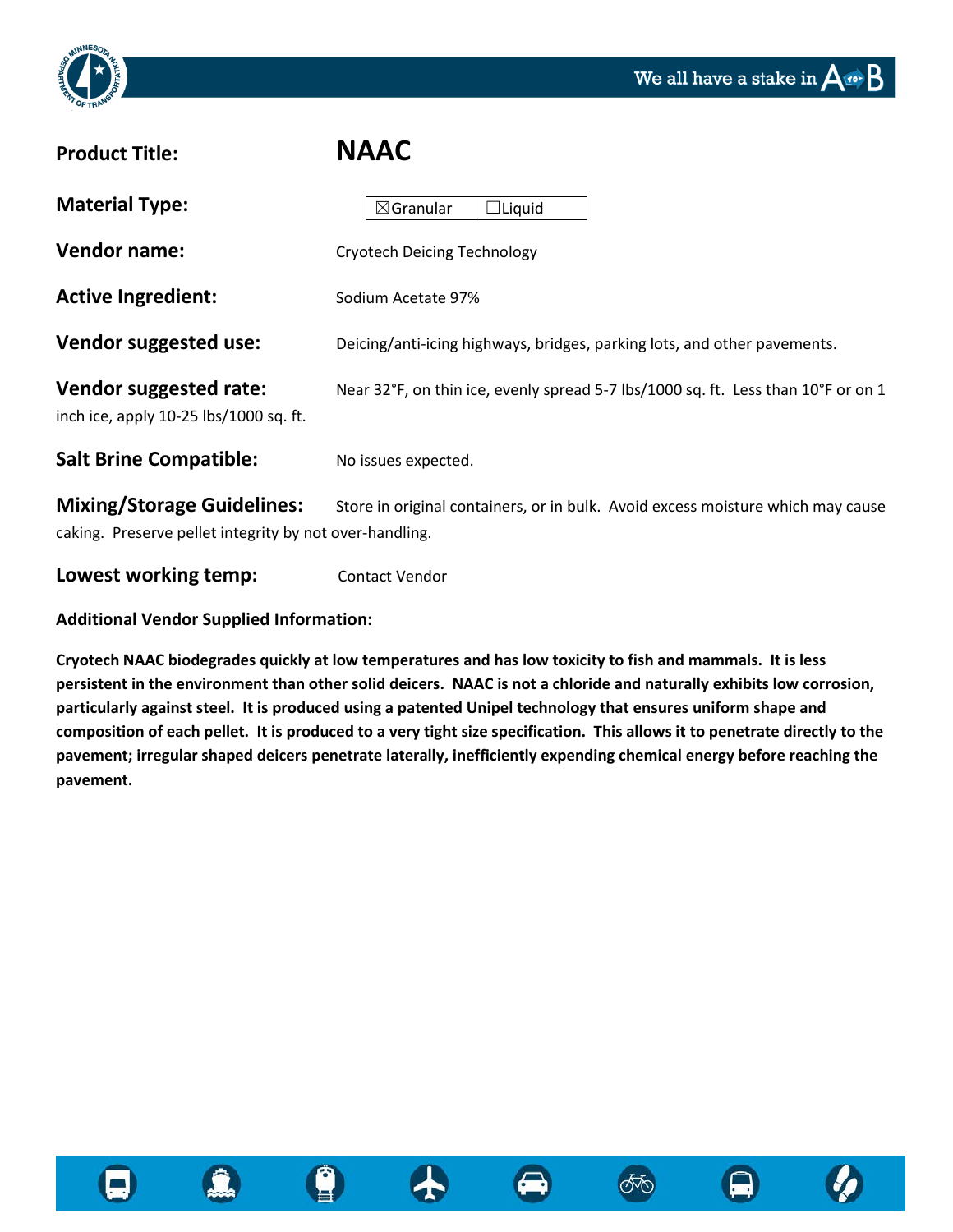



### **Product Title: BEET 55**

| <b>Material Type:</b>                                           | $\boxtimes$ Liquid<br>$\sqsupset$ Granular                                       |
|-----------------------------------------------------------------|----------------------------------------------------------------------------------|
| <b>Vendor name:</b>                                             | Smith Fertilizer & Grain Company, Inc.                                           |
| <b>Active Ingredient:</b>                                       | Carbohydrates (Sugar)                                                            |
| Vendor suggested use:                                           | Anti-icing, Deicing, Pre-wet, Stock pile treatment                               |
| Vendor suggested rate:<br>Stockpile: 5 gallons per ton of salt. | Anti-Icing:: 40-80 gallons per lane mile. De-icing: 50-90 gallons per lane mile. |

**Salt Brine Compatible:** BEET 55 can be blended with salt brine down to a 50/50 ratio. BEET 55 cannot exceed the amount of salt brine in the mixture.

**Mixing/Storage Guidelines:** When mixing BEET 55 with salt brine or any other chlorides, it is important to make sure that your blend ratios are where you want them to be. Having too much of one product than what is recommended can cause the mixture to perform at a level that is not desired. Since BEET55 is an agricultural product, it will settle out if it is not being used. To take care of the settling issues, we suggest that you agitate your product once every 30 to 40 days for an hour or so to ensure that product has been mixed thoroughly throughout the entire mixture. At the end of the season, it is perfectly fine to add salt brine to your remaining BEET 55 product down to a 50/50 blend to make the beet juice thinner and easier to pump when the next winter season rolls on in.

### **Lowest working temp:** Contact Vendor

### **Additional Vendor Supplied Information:**

BEET 55 is an ecological friendly and economically smart product that can reduce corrosion levels and provide a longer residual than chlorides alone. BEET 55 is a very versatile product that can be blended at different ratios to achieve the working temperatures that fit your climate and situation. Although salt brine mixed with BEET 55 is the most inexpensive but yet effective mixture, BEET 55 can be blended into "super blends" that contain other chlorides such as calcium chloride or magnesium chloride to achieve less corrosion and quicker burns for ice and snow. Along with liquid application to roadways, BEET 55 as a stockpile treatment will help keep your rock salt on the roadways by providing a tacky texture to keep your salt where you need it decreasing scatter and bounce loss. On average, a 30% savings is recognized in the amount of road salt used in an application. BEET 55 as a stockpile treatment will also keep your salt free flowing when it is stored between events or even seasons, leaving no boulders that require much time and effort to break them apart.

ক্ষ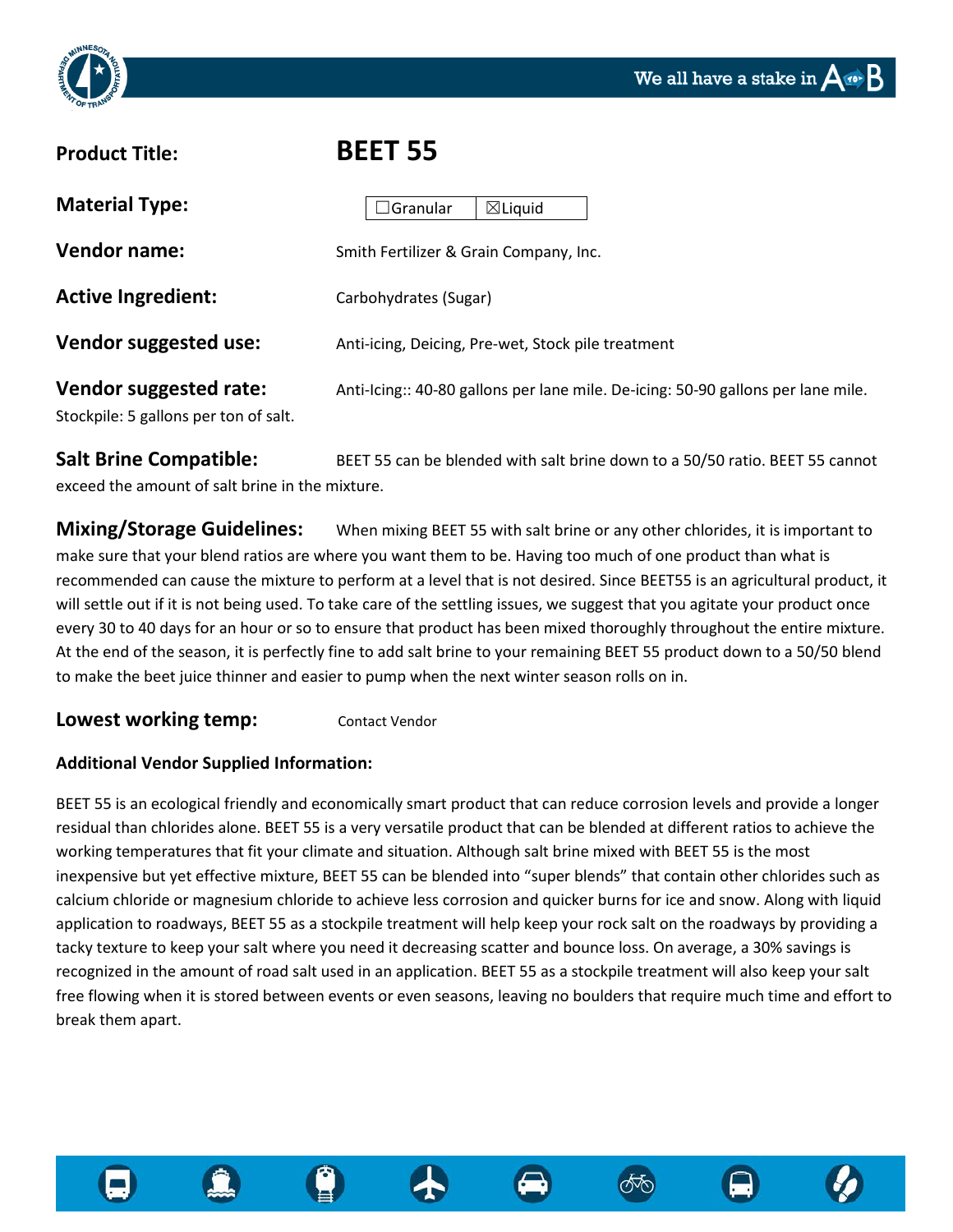



| <b>Clearlane Enhanced Deicer</b>      |
|---------------------------------------|
| $\boxtimes$ Granular<br>$\Box$ Liquid |
| <b>Cargill Deicing Technology</b>     |
| Sodium chloride & Magnesium chloride. |
| Deicer                                |
|                                       |

**Vendor suggested rate:** As with all chemical deicers, field application rates are highly dependent upon weather, temperature, and precipitation conditions. We recommend that ClearLane® Enhanced Deicer be applied initially at the same application rates that would be used for white salt under the given conditions and then gradually reduced as the user becomes comfortable and familiar with its performance. We have found that most customers can use 20-40% lower application rate compared to white salt with our previous ClearLane® Enhanced Deicer formula.

### **Salt Brine Compatible:** Yes

**Mixing/Storage Guidelines:** To improve caking resistance and reduce run-off, it is recommended that the product be stored in a covered storage shed or tarped. Normal precautionary measures for the safe handling of deicers should be observed.

**Lowest working temp:** Contact Vendor







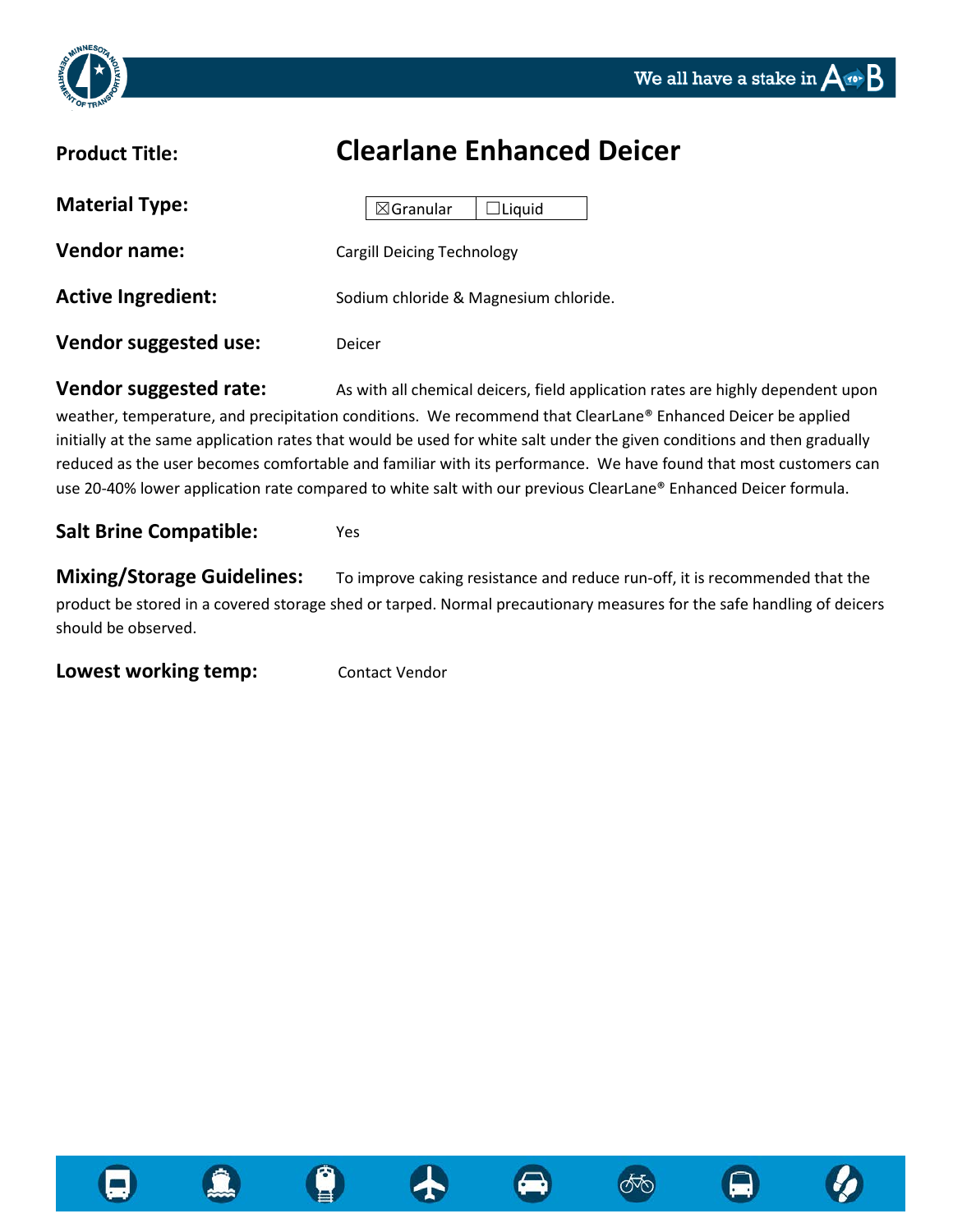



| <b>Product Title:</b>                                                                                                                                                                                                                                                                                                                                                                                                                                                                                                 | Ice Ban 200                                                                                                                                                                                               |  |
|-----------------------------------------------------------------------------------------------------------------------------------------------------------------------------------------------------------------------------------------------------------------------------------------------------------------------------------------------------------------------------------------------------------------------------------------------------------------------------------------------------------------------|-----------------------------------------------------------------------------------------------------------------------------------------------------------------------------------------------------------|--|
| <b>Material Type:</b>                                                                                                                                                                                                                                                                                                                                                                                                                                                                                                 | Granular<br>$\boxtimes$ Liquid                                                                                                                                                                            |  |
| <b>Vendor name:</b>                                                                                                                                                                                                                                                                                                                                                                                                                                                                                                   | Scotwood Industries Inc.                                                                                                                                                                                  |  |
| <b>Active Ingredient:</b>                                                                                                                                                                                                                                                                                                                                                                                                                                                                                             | Liquid magnesium chloride + CI Plus Corrosion Inhibitor (the CI Plus Corrosion<br>inhibitor is a proprietary formulation that is optimized to significantly reduce metal corrosion in winter conditions). |  |
| Vendor suggested use:<br>A Multi-Use Product for snow and ice fighting program, ideal for Anti-Icing and<br>De-Icing.<br>ANTI-ICING- Applied ahead of a storm event to prevent ice and snowpack from bonding to pavement.<br>DEICING/PREWETTING - Used in the application of materials (salt and abrasives) during and after a storm event.<br>STOCKPILE TREATMENT-Applied to a stockpile to help dry material work more efficiently at colder<br>temperaturesreduces bounce and scatter Keeps material free-flowing. |                                                                                                                                                                                                           |  |
| Vendor suggested rate:                                                                                                                                                                                                                                                                                                                                                                                                                                                                                                | Approximate 25-35 gallons per road mile.                                                                                                                                                                  |  |
| <b>Salt Brine Compatible:</b>                                                                                                                                                                                                                                                                                                                                                                                                                                                                                         | Yes                                                                                                                                                                                                       |  |
| <b>Mixing/Storage Guidelines:</b><br>steel or poly tanks, inside or outside.                                                                                                                                                                                                                                                                                                                                                                                                                                          | No mixing or diluting needed. It comes ready to use from plant. Store either in                                                                                                                           |  |
| Lowest working temp:                                                                                                                                                                                                                                                                                                                                                                                                                                                                                                  | <b>Contact Vendor</b>                                                                                                                                                                                     |  |







 $\bullet$ 

66

 $\boldsymbol{\varnothing}$ 

 $\bullet$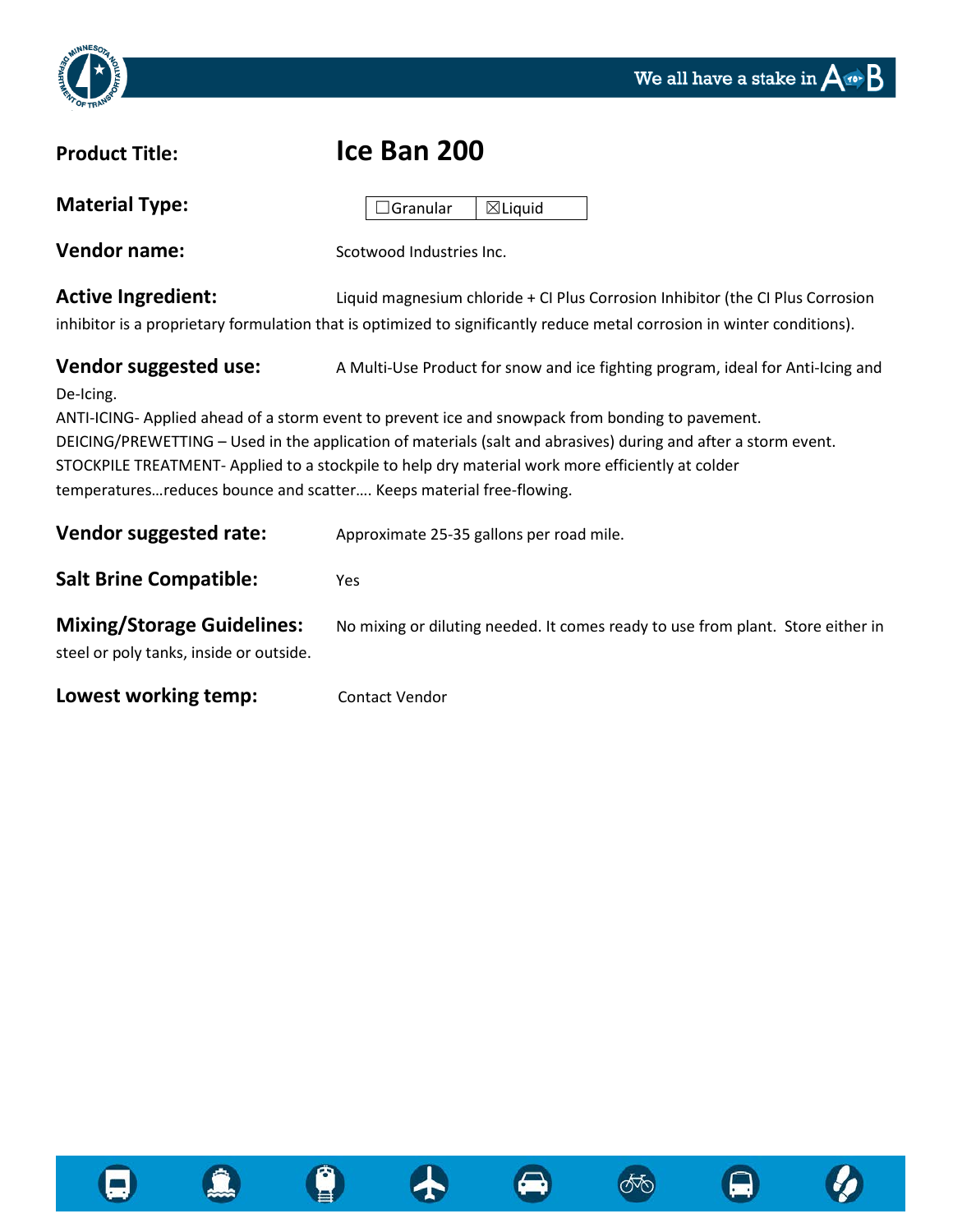



### **Product Title: FreezGard CI Plus**

| <b>Material Type:</b>             | $\boxtimes$ Liquid<br>$\Box$ Granular                                        |
|-----------------------------------|------------------------------------------------------------------------------|
| <b>Vendor name:</b>               | <b>Compass Minerals</b>                                                      |
| <b>Active Ingredient:</b>         | Magnesium Chloride 28% w/ corrosion Inhibitor                                |
| Vendor suggested use:             | Anti-Icing, Pre-Wet or Stockpile treatment                                   |
| Vendor suggested rate:            | Anti-icing 15-30 gal/LM, Pre-Wet 6-10 gal/ton, Stockpile Treatment 6 gal/ton |
| <b>Salt Brine Compatible:</b>     | No.                                                                          |
| <b>Mixing/Storage Guidelines:</b> | Application specific – Contact vendor for more information                   |
| Lowest working temp:              | Contact Vendor                                                               |

**Additional Vendor Supplied Information:**

**Reduces scatter during application. Coats all deicing media efficiently. As magnesium chloride absorbs moisture from air not recommended for long term storage in warm climates. Prevents salt piles from freezing or refreezing after application**



 $\mathbf{\Omega}$ 



000

╋

 $\boldsymbol{\boldsymbol{\square}}$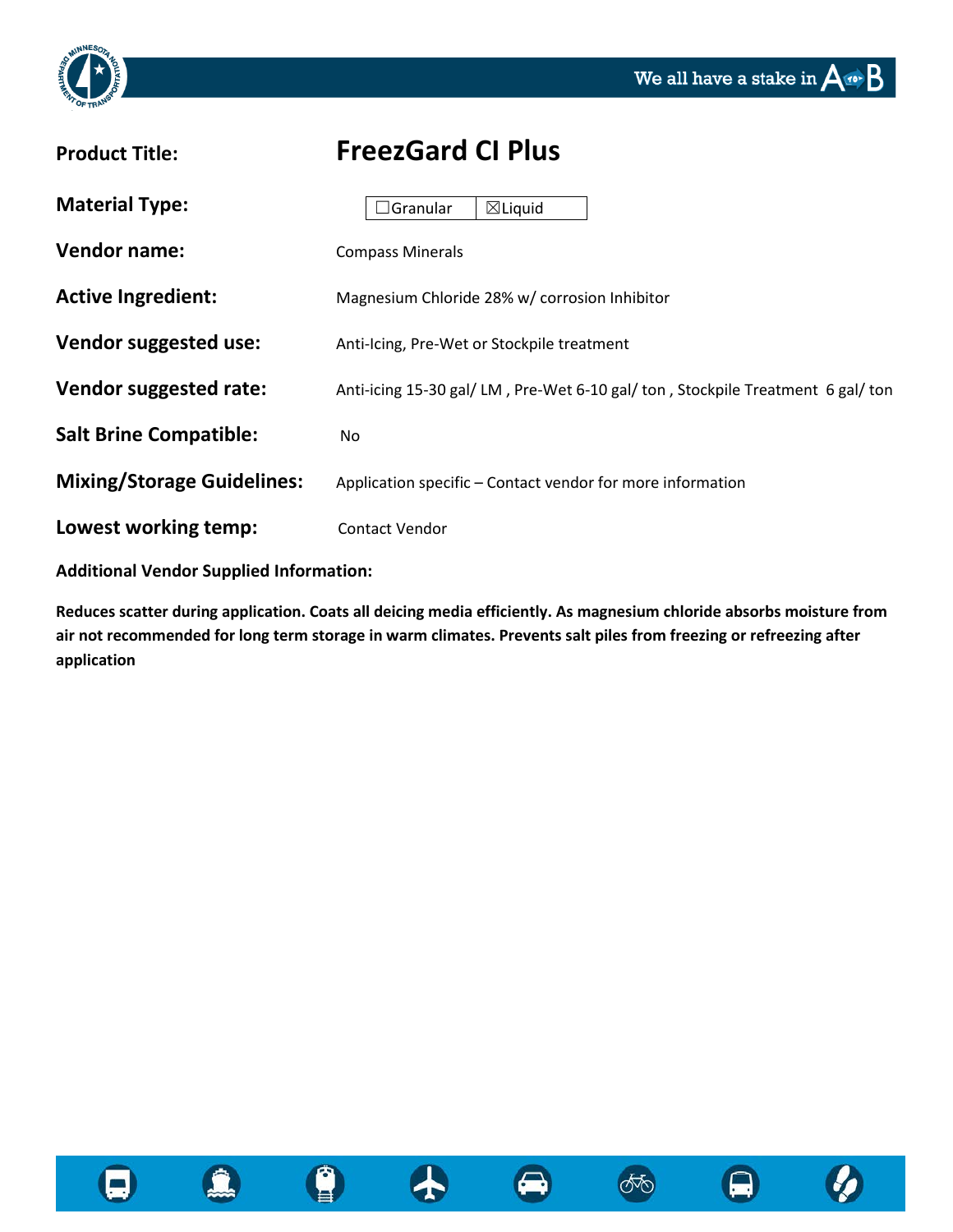



| <b>Product Title:</b>             | <b>Ice Slicer</b>                                                                                                                                                        |
|-----------------------------------|--------------------------------------------------------------------------------------------------------------------------------------------------------------------------|
| <b>Material Type:</b>             | $\boxtimes$ Granular<br>$\Box$ Liquid                                                                                                                                    |
| <b>Vendor name:</b>               | EnviroTech Services Inc.                                                                                                                                                 |
| <b>Active Ingredient:</b>         | Sodium Chloride, Magnesium Chloride, Calcium Chloride, Potassium Chloride                                                                                                |
| Vendor suggested use:             | Ice Slicer is an effective stand-alone cold weather granular deicer. Ice Slicer will<br>also increase the melting speed and lower the working temperature of white salt. |
| Vendor suggested rate:            | De-icing: 100 lbs-400 lbs/mile. *30-50% less than white salt                                                                                                             |
| <b>Salt Brine Compatible:</b>     | <b>Yes</b>                                                                                                                                                               |
| <b>Mixing/Storage Guidelines:</b> | Please store in a clean, dry area (preferably covered).                                                                                                                  |
| Lowest working temp:              | <b>Contact Vendor</b>                                                                                                                                                    |





 $\bullet$ 







 $\boldsymbol{\Theta}$ 

 $\boldsymbol{\varnothing}$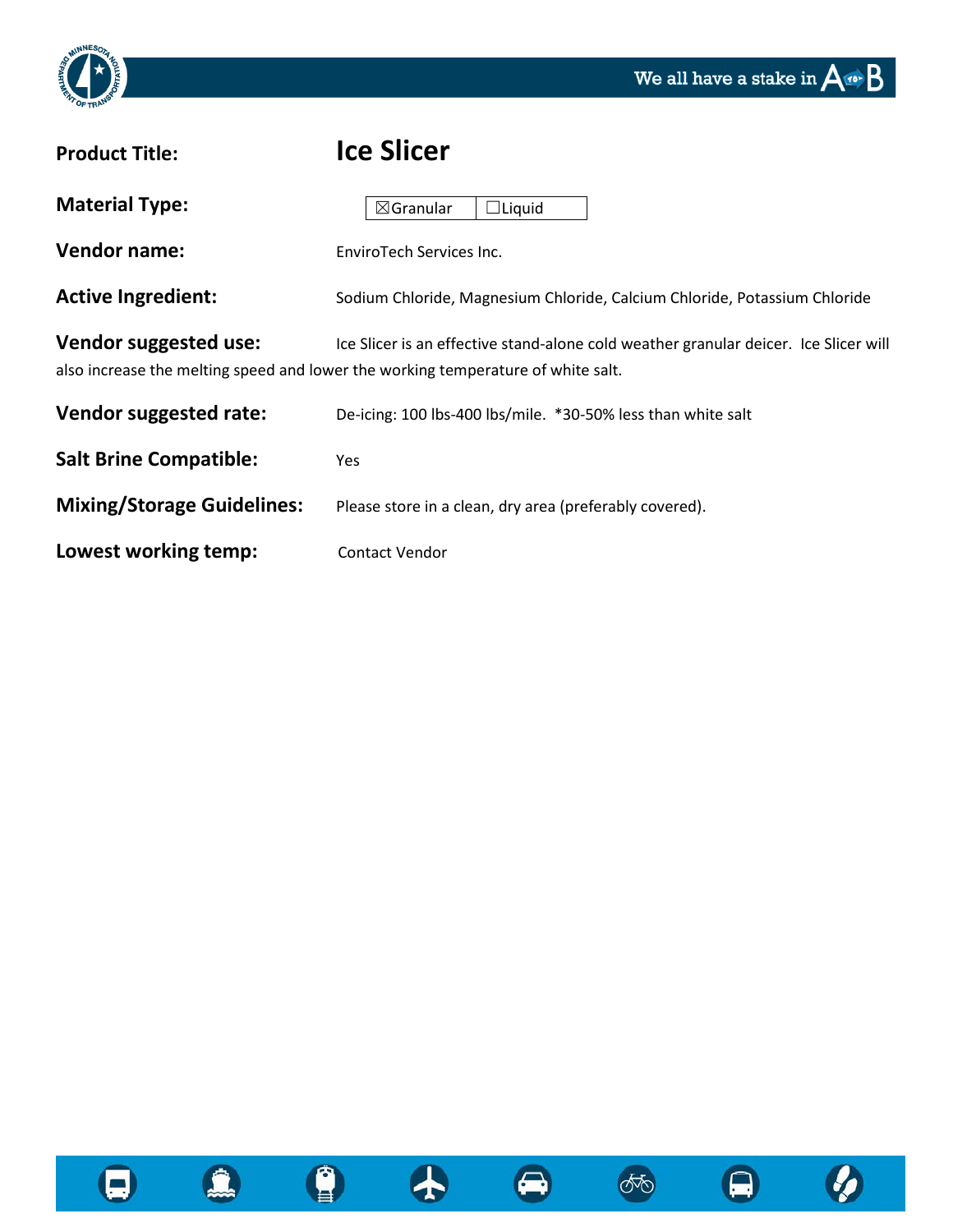

### **Product Title: LCS Concentrate**

| <b>Material Type:</b>     | $\boxtimes$ Liquid<br>$\Box$ Granular |
|---------------------------|---------------------------------------|
| <b>Vendor name:</b>       | EnviroTech Services Inc.              |
| <b>Active Ingredient:</b> | Proprietary Carbohydrates             |

**Vendor suggested use:** Upon delivery, LCS Concentrate should be diluted 50/50 with 23.3% salt brine. The finished LCS deicing liquid is made by blending the 50/50 solution 4:1 with 23.3% salt brine to achieve a 10% LCS to Salt Brine mix.

**Vendor suggested rate:** Final liquid: 10% by volume - LCS to 23.3% salt brine. Anti-icing application rates for LCS are 20% less than non-inhibited salt brine.

**Salt Brine Compatible:** Yes

**Mixing/Storage Guidelines:** A properly labeled "poly" or steel (preferably lined) tank. "Poly" Construction: Heavyweight, HDPE Resin such as Exxon Mobil HD8660 as used by Norwesco Tanks; which contains a UV inhibitor. Steel Construction: Unlined steel tanks are acceptable. For extended tank life & ease of cleaning coat interior with Carboline Plasite 7122, or 9133 over steel prepped per manufacturer's instructions.

**Lowest working temp:** Contact Vendor

**Additional Vendor Supplied Information:**

**A 10% LCS salt brine solution will resist "dusting" that is common with non-inhibited brines. This allows more time before refreeze occurs. LCS is applied at lower application rates and holds the road longer than standard salt brine.**









We all have a stake in  $\Delta$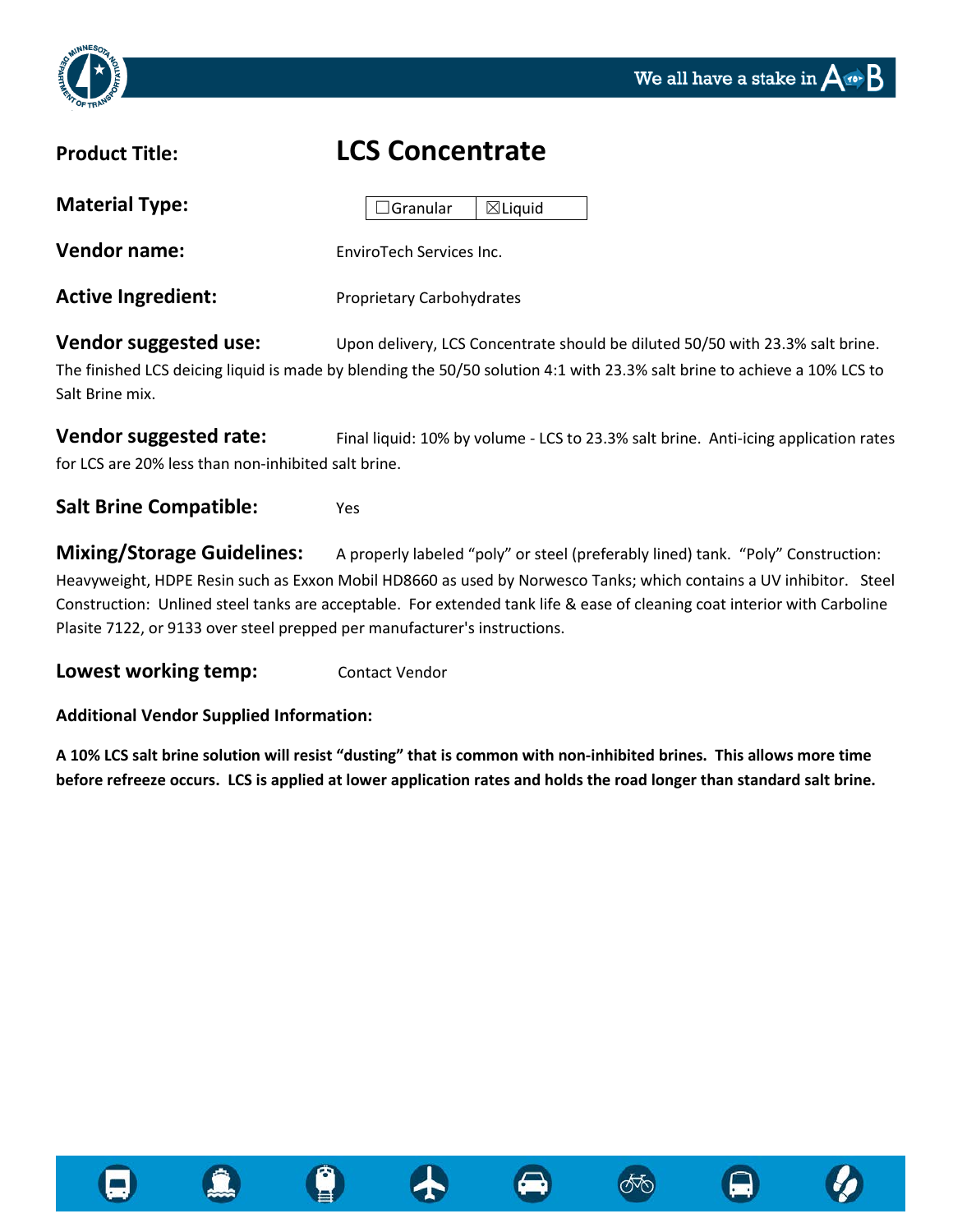



**Material Type:** 

# **Product Title: C1000 PRO**  $\Box$ Granular  $\Box$

| <b>IVIALCITAL LYPC.</b>                           | ⊟Granular<br>⊠⊔laula                                                             |
|---------------------------------------------------|----------------------------------------------------------------------------------|
| <b>Vendor name:</b>                               | EnviroTech Services Inc.                                                         |
| <b>Active Ingredient:</b><br>and organic polymers | Liquid Calcium Chloride, Apex-C (proprietary corrosion inhibitor), carbohydrates |
|                                                   |                                                                                  |

**Vendor suggested use:** Deicing & Anti-icing. (WARNING: We do not recommend anti-icing until precipitation has started to occur. Studies have shown that anti-icing on dry surface may reduce friction.)

**Vendor suggested rate:** Anti-icing: 20 -30 gal/lane mile (1-2 gallons per 1000 square feet). WARNING: We do not recommend anti-icing until precipitation has started to occur. Studies have shown that anti-icing on dry surface may reduce friction. Deicing: 30-50 gal/lane mile. Application method: pencil streams NOT fan sprayers recommended for deicing. Fan sprayers do not pro-vide sufficient pressure to penetrate ice and may experience clogging issues.

### **Salt Brine Compatible:** Yes

**Mixing/Storage Guidelines:** A properly labeled "poly" or steel (preferably lined) tank. "Poly" Construction: Heavyweight, HDPE Resin such as Exxon Mobil HD8660 as used by Norwesco Tanks; which contains a UV inhibitor. Steel Construction: Unlined steel tanks are acceptable. For extended tank life & ease of cleaning coat interior with Carboline Plasite 7122, or 9133 over steel prepped per manufacturer's instructions.

**Lowest working temp:** Contact Vendor

**Additional Vendor Supplied Information:**







රුරු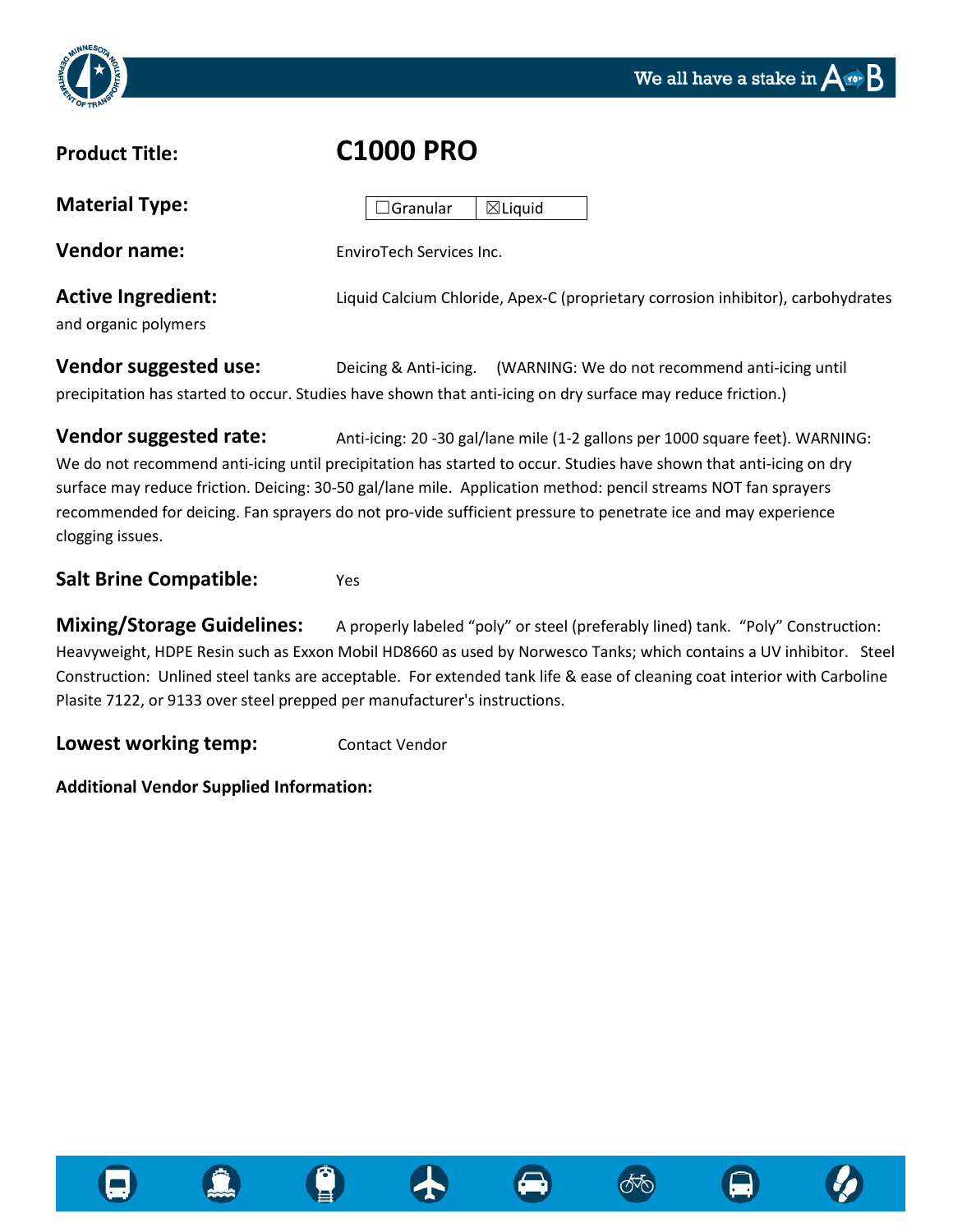



### **Product Title: SOS-C**

| <b>Material Type:</b>     | $\boxtimes$ Liquid<br>$\Box$ Granular              |
|---------------------------|----------------------------------------------------|
| Vendor name:              | EnviroTech Services Inc.                           |
| <b>Active Ingredient:</b> | Calcium Chloride, Proprietary Performance Additive |
| Vendor suggested use:     | Pre-Treatment of Salt or Sand                      |

**Vendor suggested rate:** Pre-Treatment of Salt: 4-10 gallons per ton. Pre-Treatment of Sand: 1-4 gallons per ton. NOTE: This number may vary depending on storage conditions. The salt application recommendations are higher due to the goal of increasing melting performance. If the main goal is to prevent freezing and maintain flow ability (as in the case with sand) lower application rates may be used.

**Salt Brine Compatible:** While SOS-C is compatible with salt brine, the product should not be used as such due to the physical properties precluding it from being used in direct pavement applications.

**Mixing/Storage Guidelines:** Applying to Salt or Sand: Apply using any salt or sand treating procedure. At lower temperatures, be aware of viscosity issues. Storage: A properly labeled "poly" or steel (preferably lined) tank. "Poly" Construction: Heavyweight, HDPE Resin such as Exxon Mobil HD8660 as used by Norwesco Tanks; which contains a UV inhibitor. Steel Construction: Unlined steel tanks are acceptable. For extended tank life & ease of cleaning coat interior with Carboline Plasite 7122, or 9133 over steel prepped per manufacturer's instructions.

**Lowest working temp:** Contact Vendor

### **Additional Vendor Supplied Information:**

**Low BOD/COD, Product leaching is significantly reduced. Recommended stockpile application rates are 4 – 8 gallons / ton**









රෝල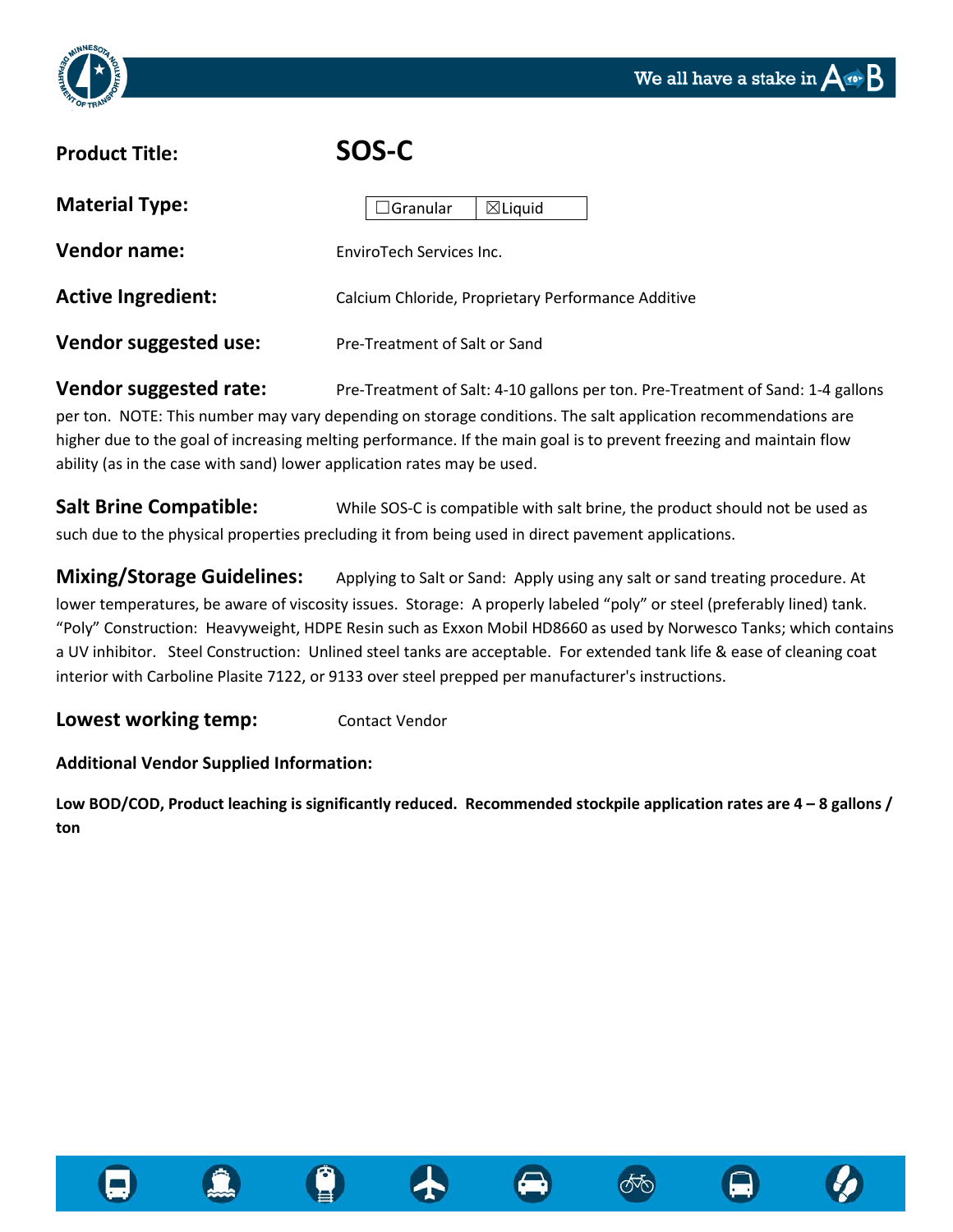



| <b>Product Title:</b>        | <b>SOS</b>                                           |
|------------------------------|------------------------------------------------------|
| <b>Material Type:</b>        | $\boxtimes$ Liquid<br>$\Box$ Granular                |
| <b>Vendor name:</b>          | EnviroTech Services Inc.                             |
| <b>Active Ingredient:</b>    | Magnesium Chloride, Proprietary Performance Additive |
| <b>Vendor suggested use:</b> | Pre-Treatment of Salt or Sand                        |

**Vendor suggested rate:** Pre-Treatment of Salt: 4-10 gallons per ton. Pre-Treatment of Sand: 1-4 gallons per ton. NOTE: This number may vary depending on storage conditions. The salt application recommendations are higher due to the goal of increasing melting performance. If the main goal is to prevent freezing and maintain flowability (as in the case with sand) lower application rates may be used.

Salt Brine Compatible: No, mixing with Salt Brine will lead to precipitation of NaCl from the brine.

**Mixing/Storage Guidelines:** Applying to Salt or Sand: Apply using any salt or sand treating procedure. At lower temperatures, be aware of viscosity issues. Storage: A properly labeled "poly" or steel (preferably lined) tank. "Poly" Construction: Heavyweight, HDPE Resin such as Exxon Mobil HD8660 as used by Norwesco Tanks; which contains a UV inhibitor. Steel Construction: Unlined steel tanks are acceptable. For extended tank life & ease of cleaning coat interior with Carboline Plasite 7122, or 9133 over steel prepped per manufacturer's instructions.

**Lowest working temp:** Contact Vendor

### **Additional Vendor Supplied Information:**

**Low BOD/COD, Product leaching is significantly reduced. Recommended stockpile application rates are 4 – 8 gallons / ton**







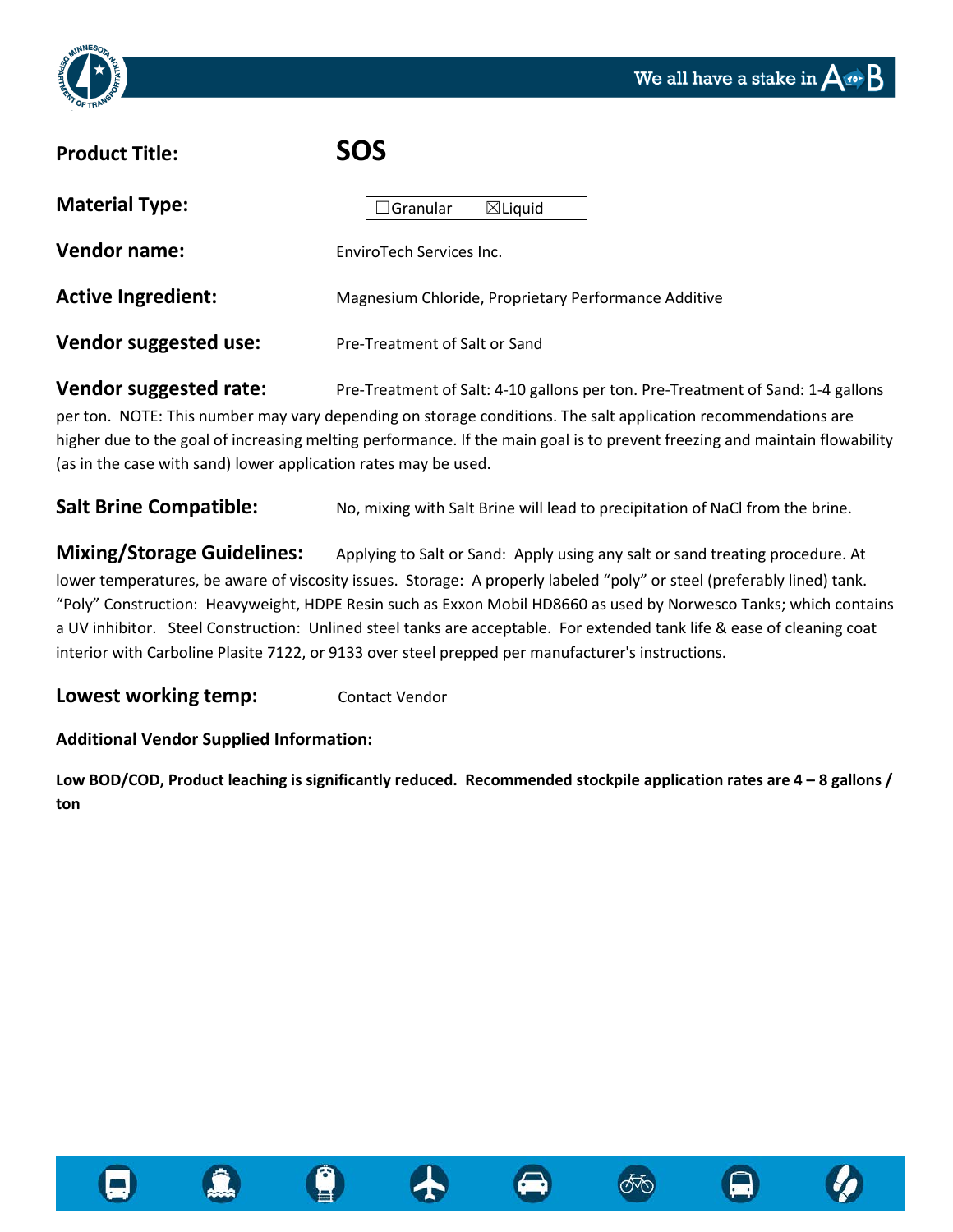

### **Product Title: Meltdown APEX-C**

| <b>Material Type:</b>     | $\Box$ Granular          | $\boxtimes$ Liquid |                                                            |
|---------------------------|--------------------------|--------------------|------------------------------------------------------------|
| <b>Vendor name:</b>       | EnviroTech Services Inc. |                    |                                                            |
| <b>Active Ingredient:</b> |                          |                    | Calcium Chloride, Apex-C (Proprietary Corrosion Inhibitor) |

**Vendor suggested use:** Deicing & Anti-icing. (WARNING: We do not recommend anti-icing until precipitation has started to occur. Studies have shown that anti-icing on dry surface may reduce friction.)

**Vendor suggested rate:** Anti-icing: 20 -30 gal/lane mil. WARNING: We do not recommend anti-icing until precipitation has started to occur. Studies have shown that anti-icing on dry surface may reduce friction. Deicing: 30-50 gal/lane mile. Application method: pencil streams NOT fan sprayers recommended for deicing. Fan sprayers do not provide sufficient pressure to penetrate ice and may experience clogging issues.

**Salt Brine Compatible:** Yes

**Mixing/Storage Guidelines:** A properly labeled "poly" or steel (preferably lined) tank. "Poly" Construction: Heavyweight, HDPE Resin such as Exxon Mobil HD8660 as used by Norwesco Tanks; which contains a UV inhibitor. Steel Construction: Unlined steel tanks are acceptable. For extended tank life & ease of cleaning coat interior with Carboline Plasite 7122, or 9133 over steel prepped per manufacturer's instructions.

**Lowest working temp:** Contact Vendor

**Additional Vendor Supplied Information:**

**MeltDown Apex-C is commonly used in anti-icing applications. MeltDown Apex-C can also be used to enhance the working temperature of common salt. Apex-C can be applied directly to the stockpile or used in pre-wetting applications. Recommended rates for short term stockpile treatments are 4 – 6 gallons / ton.**









ැති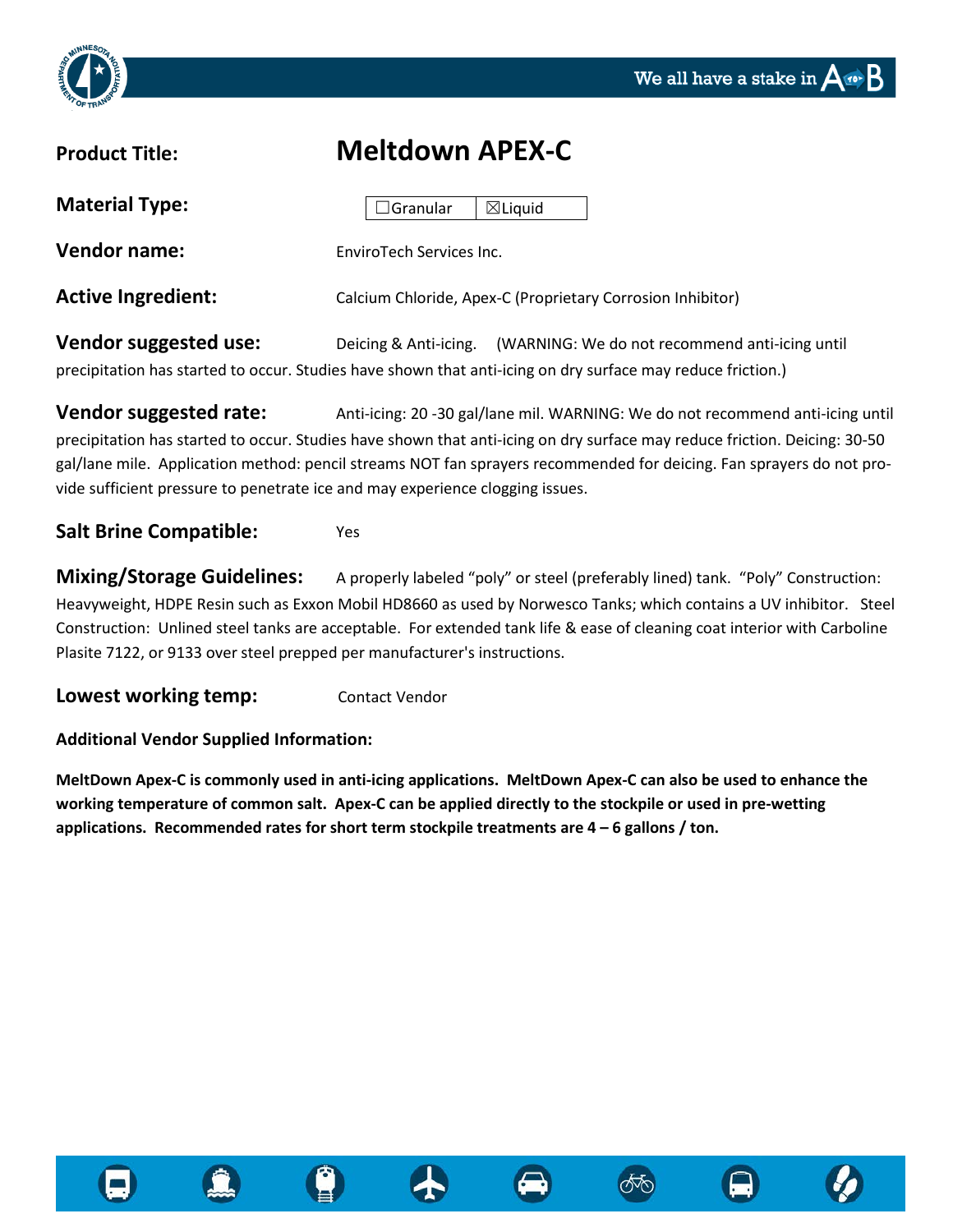



### **Product Title: Meltdown APEX**

| <b>Material Type:</b>                             | $\boxtimes$ Liquid<br>$\Box$ Granular                                        |
|---------------------------------------------------|------------------------------------------------------------------------------|
| <b>Vendor name:</b>                               | EnviroTech Services Inc.                                                     |
| <b>Active Ingredient:</b><br>Performance Additive | Magnesium Chloride, Shield AP (Proprietary Corrosion Inhibitor), Proprietary |

**Vendor suggested use:** Deicing & Anti-icing. (WARNING: We do not recommend anti-icing until precipitation has started to occur. Studies have shown that anti-icing on dry surface may reduce friction.)

**Vendor suggested rate:** Anti-icing: 20 -30 gal/lane mile (1-2 gallons per 1000 square feet). WARNING: We do not recommend anti-icing until precipitation has started to occur. Studies have shown that anti-icing on dry surface may reduce friction. Deicing: 30-50 gal/lane mile (2-4 gallons per 1000 square feet). Application method: pencil streams NOT fan sprayers recommended for deicing. Fan sprayers do not pro-vide sufficient pressure to penetrate ice and may experience clogging issues.

**Salt Brine Compatible:** No, mixing with Salt Brine will lead to precipitation of NaCl from the brine.

**Mixing/Storage Guidelines:** A properly labeled "poly" or steel (preferably lined) tank. "Poly" Construction: Heavyweight, HDPE Resin such as Exxon Mobil HD8660 as used by Norwesco Tanks; which contains a UV inhibitor. Steel Construction: Unlined steel tanks are acceptable. For extended tank life & ease of cleaning coat interior with Carboline Plasite 7122, or 9133 over steel prepped per manufacturer's instructions.

**Lowest working temp:** Contact Vendor

**Additional Vendor Supplied Information:**

**MeltDown Apex is commonly used in anti-icing applications. MeltDown Apex can also be used to enhance the working temperature of common salt. Apex can be applied directly to the stockpile or used in pre-wetting applications. Recommended rates for short term stockpile treatments are 4 – 6 gallons / ton.**







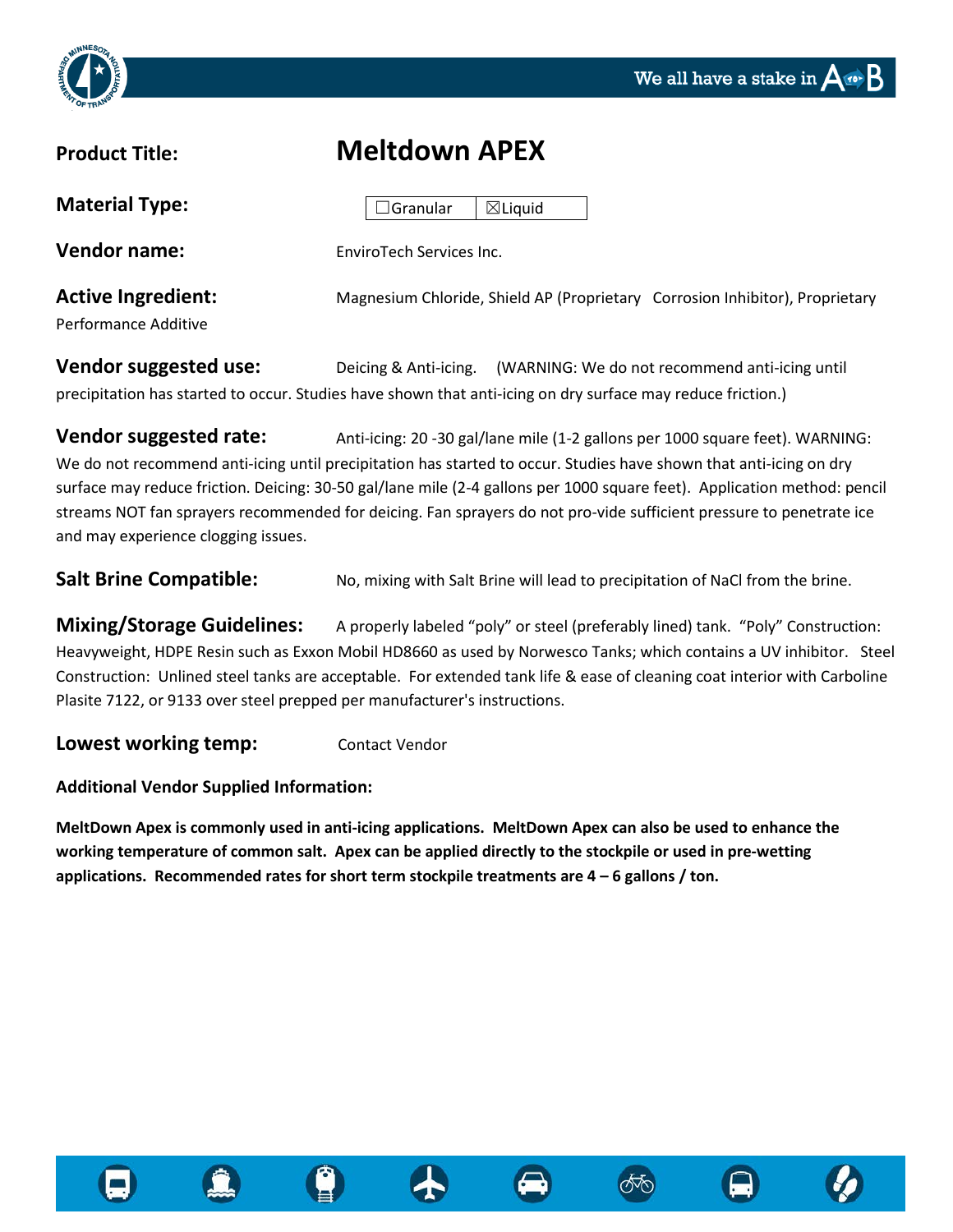

| <b>Product Title:</b>                          | <b>Road Guard Plus 8</b>                                                                                                                                                             |
|------------------------------------------------|--------------------------------------------------------------------------------------------------------------------------------------------------------------------------------------|
| <b>Material Type:</b>                          | <b>Granular</b><br>$\boxtimes$ Liquid                                                                                                                                                |
| <b>Vendor name:</b>                            | <b>Green Touch Systems LLC</b>                                                                                                                                                       |
| <b>Active Ingredient:</b>                      | <b>Corrosion Inhibited Calcium Chloride</b>                                                                                                                                          |
| Vendor suggested use:                          | Anti-icing, De-Icing, Stock Pile Treatment and Salt Brine Additive                                                                                                                   |
| Vendor suggested rate:                         | 3-5 Gallons per ton of White Salt for Stock Pile Treatment. 8-10 Gallons per lane<br>mile for Anti-Icing/Deicing and Blend with Salt Brine at a 80/20 mix-80% Salt Brine and 20% RG8 |
| <b>Salt Brine Compatible:</b>                  | <b>Yes</b>                                                                                                                                                                           |
| <b>Mixing/Storage Guidelines:</b>              | Agitate Once per week during the season and once a month in off season                                                                                                               |
| Lowest working temp:                           | <b>Contact Vendor</b>                                                                                                                                                                |
| <b>Additional Vendor Supplied Information:</b> |                                                                                                                                                                                      |



 $\bullet$ 



 $\bullet$ 

66

 $\boldsymbol{\varnothing}$ 

 $\bullet$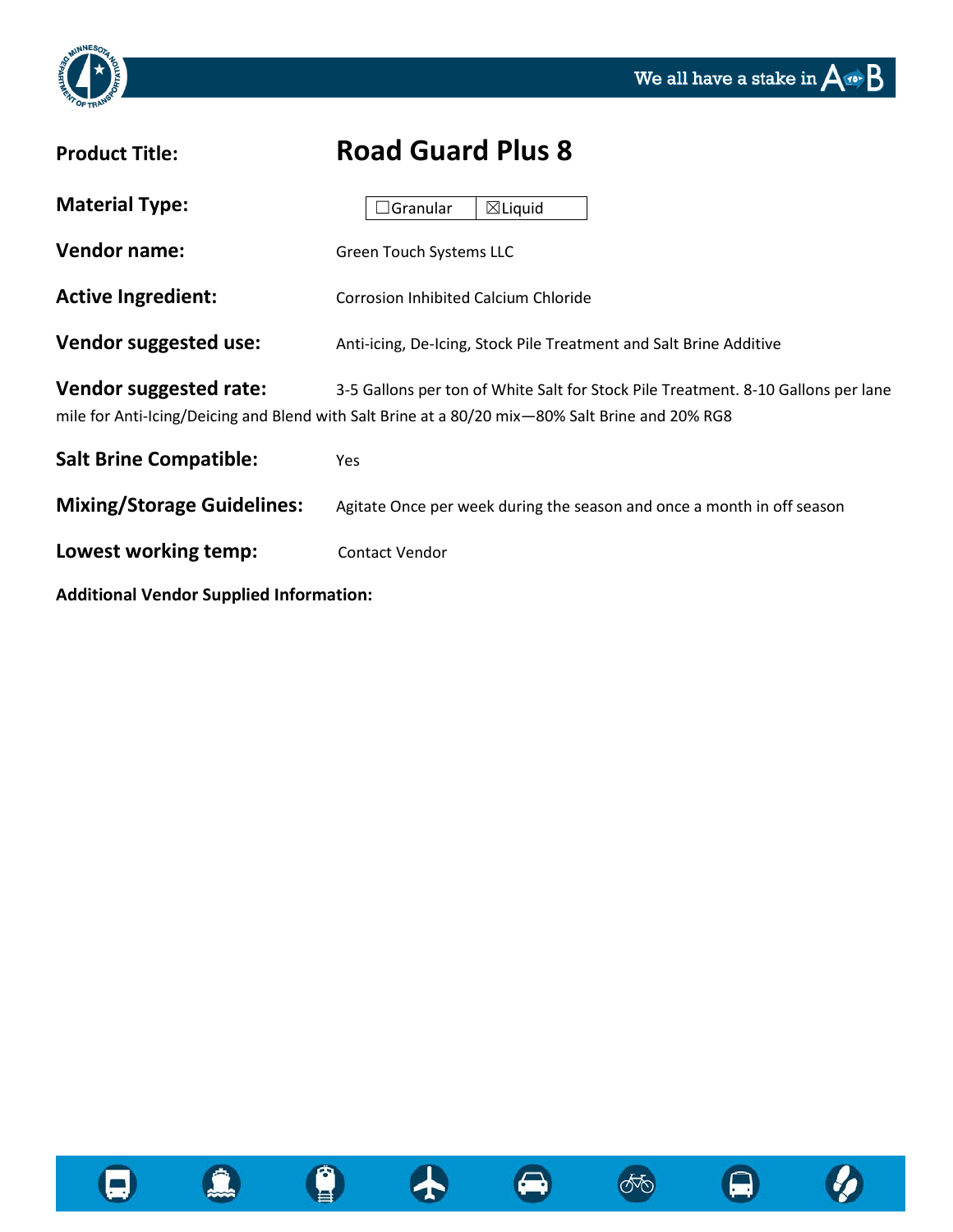



| <b>Product Title:</b>                          | <b>TC Econo</b>                                                              |
|------------------------------------------------|------------------------------------------------------------------------------|
| <b>Material Type:</b>                          | $\boxtimes$ Liquid<br>$\exists$ Granular                                     |
| <b>Vendor name:</b>                            | Green Touch Systems LLC                                                      |
| <b>Active Ingredient:</b>                      | Corrosion Inhibited Calcium Chloride and Sodium Chloride                     |
| Vendor suggested use:                          | Anti-Icing and Deicing                                                       |
| Vendor suggested rate:                         | 10-12 Gallons per Lane Mile                                                  |
| <b>Salt Brine Compatible:</b>                  | No                                                                           |
| <b>Mixing/Storage Guidelines:</b>              | Agitate Once per week during the season and once per month in the off season |
| Lowest working temp:                           | <b>Contact Vendor</b>                                                        |
| <b>Additional Vendor Supplied Information:</b> |                                                                              |



**CONTRACT** 



 $\bullet$ 





 $\boldsymbol{\varnothing}$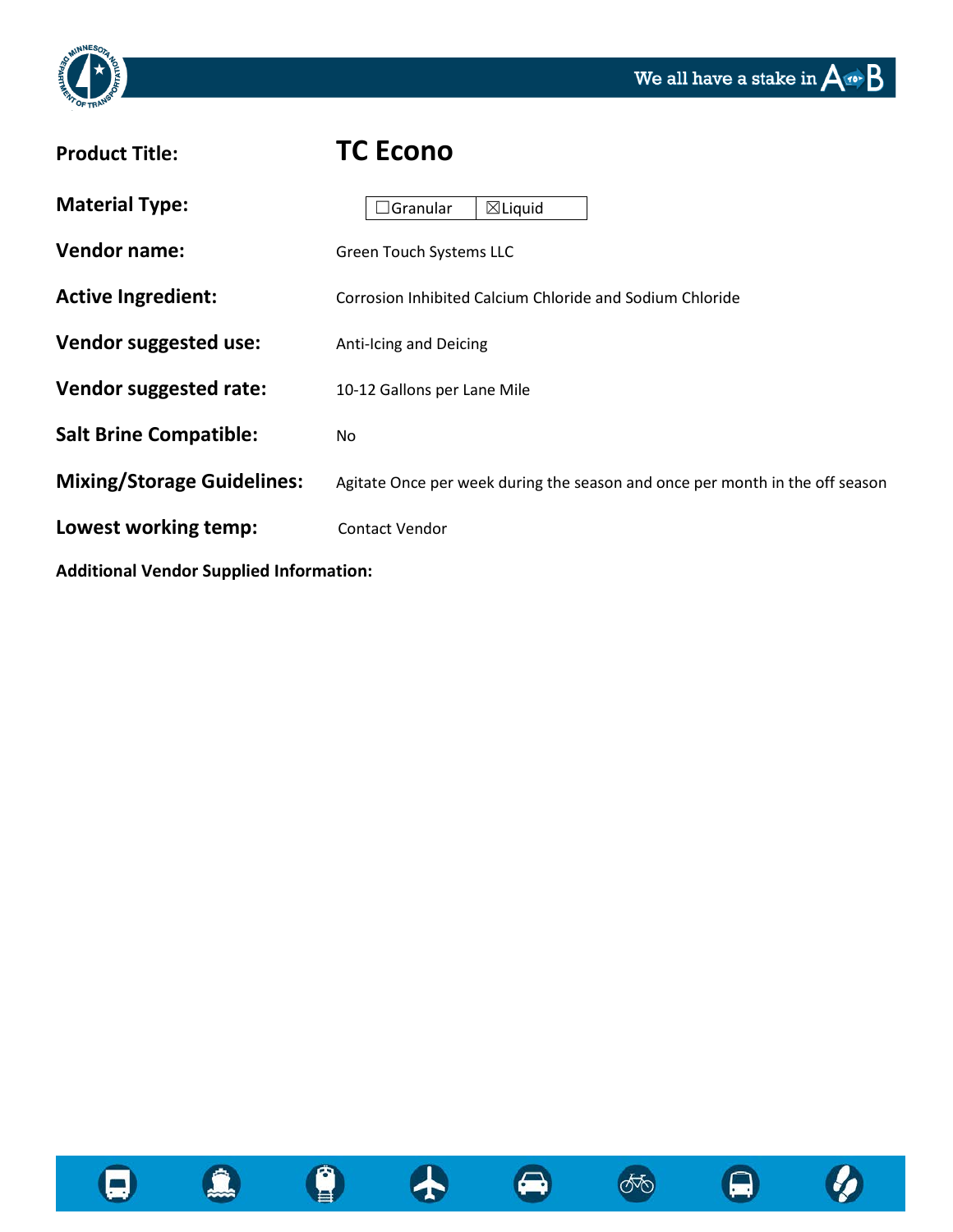



| <b>Product Title:</b>     | <b>Geomelt 55</b>                                                      |
|---------------------------|------------------------------------------------------------------------|
| <b>Material Type:</b>     | $\boxtimes$ Liquid<br>$\Box$ Granular                                  |
| <b>Vendor name:</b>       | <b>SNI Solutions</b>                                                   |
| <b>Active Ingredient:</b> | Organic accelerator                                                    |
| Vendor suggested use:     | Geomelt 55 is PNS Qualified Product and MN DOT Approved, Geomelt 55 is |

100% organic concentrate at 55% solids, no added chlorides, acetates, formates, glycols. Geomelt can be applied as is for salt stock pile treatment and/or pre-wet at spinner. Geomelt 55 can be blended with sodium chloride brine at 70% sodium chloride. 30% Geomelt 55 and applied as anti-icing or deicing agent.

**Vendor suggested rate:** Salt Stock pile treatment 4-5 gallons per ton, pre-wet at spinner 6-10 gallons per ton, anti-icing 20-30 gallons per lane mile, de-icing 50-60 gallons per lane mile.

**Salt Brine Compatible:** 100% compatible no special procedures or equipment necessary.

**Mixing/Storage Guidelines:** No mixing issues, circulate storage tank every other month during off season on preventive maintenance schedule.

**Lowest working temp:** Contact Vendor

**Additional Vendor Supplied Information:**







රෝල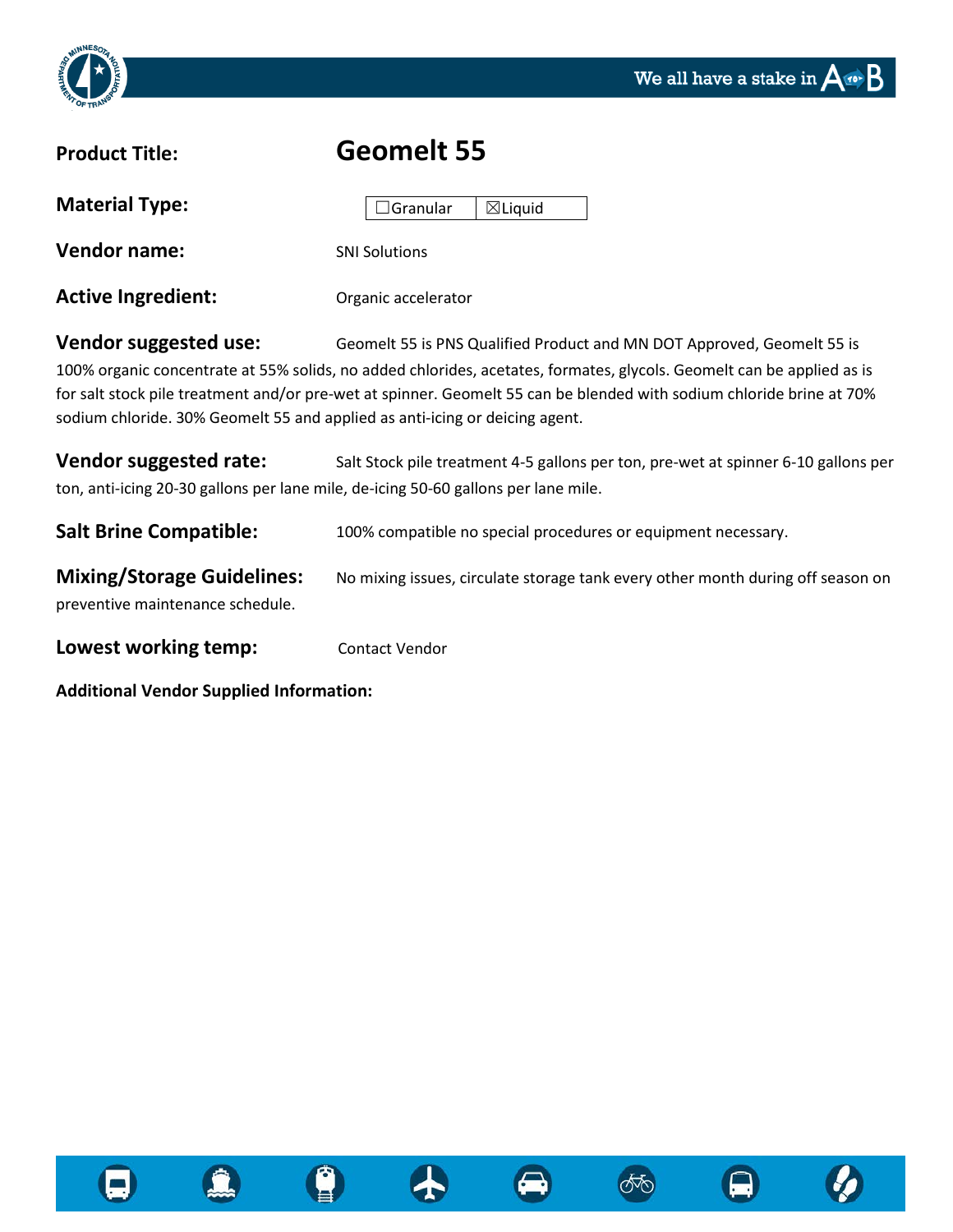

### **Product Title: Geomelt Gen 3**

| <b>Material Type:</b>     | $\boxtimes$ Liquid<br>$\Box$ Granular                                 |
|---------------------------|-----------------------------------------------------------------------|
| <b>Vendor name:</b>       | <b>SNI Solutions</b>                                                  |
| <b>Active Ingredient:</b> | Organic Accelerators Geomelt, Biomelt, plus Potassium Acetate blended |
| formulation.              |                                                                       |

**Vendor suggested use:** Geomelt Gen 3 is MN DOT Approved and was specifically engineered with input from MN DOT Research members to provide a Non Chloride product for application on Bridge Decks, high value infrastructure or environmentally sensitive areas. Geomelt Gen 3 can be applied as road salt stock pile treatment, prewet at spinner, anti-icing and deicing methods.

**Vendor suggested rate:** Geomelt Gen 3 can be applied to road salt stock pile treatment at 4-5 gallon per ton, pre-wet at spinner at 4-10 gallons per ton, anti-icing at 20-30 gallons per lane mile, deicing at 50-60 gallons per lane mile.

| <b>Salt Brine Compatible:</b>                                         | 100% compatible, no special procedures or equipment.                            |
|-----------------------------------------------------------------------|---------------------------------------------------------------------------------|
| <b>Mixing/Storage Guidelines:</b><br>preventive maintenance schedule. | No mixing issues, circulate storage tank every other month during off season on |
| Lowest working temp:                                                  | <b>Contact Vendor</b>                                                           |

**Additional Vendor Supplied Information:**









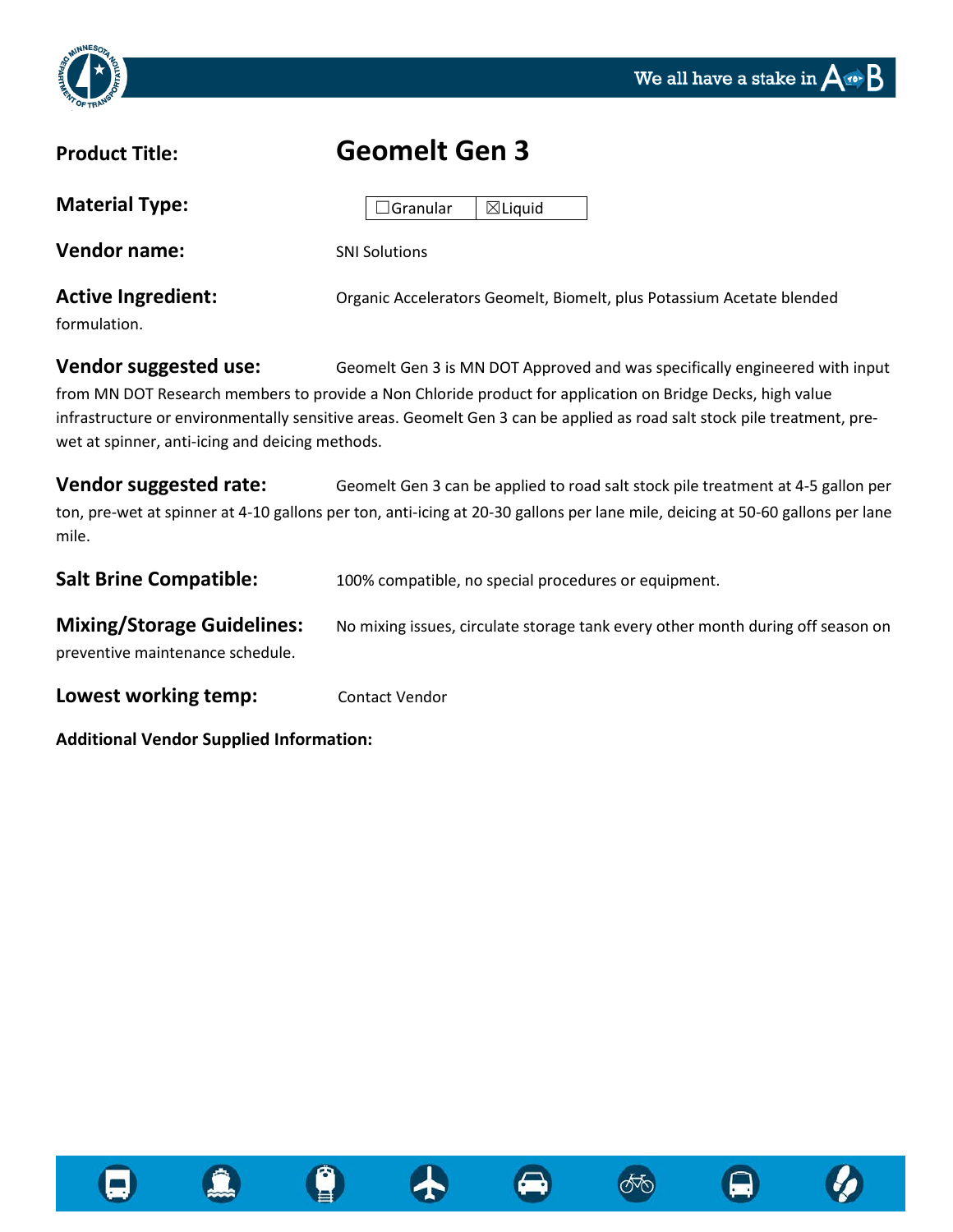

# **Product Title: Headwaters® 10F Corrosion Inhibitor Material Type: Vendor name:** Rivertop Renewables Active Ingredient: **Proprietary plant-derived, biodegradable chemicals. Vendor suggested use:** Reducing the corrosiveness of salt brine by 73%. **Vendor suggested rate:** Anti-icing: Apply 20-50 gallons/LM of salt brine treated with inhibitor. Deicing: Inhibited brine can also be used for deicing at same rate as straight brine **Salt Brine Compatible:** Yes, compatible with sodium chloride brine and sodium/calcium chloride blended brine. **Mixing/Storage Guidelines:** At end of season, add remaining product into brine (at rate recommended  $\Box$ Granular  $\Box$ Liquid

above) to avoid microbial growth during the summer.

**Lowest working temp:** Contact Vendor

**Additional Vendor Supplied Information:**

**Corrosion inhibitors can drastically reduce the cost of corrosion. Inhibitors allow MnDOT to realize significant savings by avoiding repair and replacement of vehicles, snow fighting equipment and highway infrastructure that are subject to costly salt corrosion. Commercial, private and other public constituencies will share in those savings.**







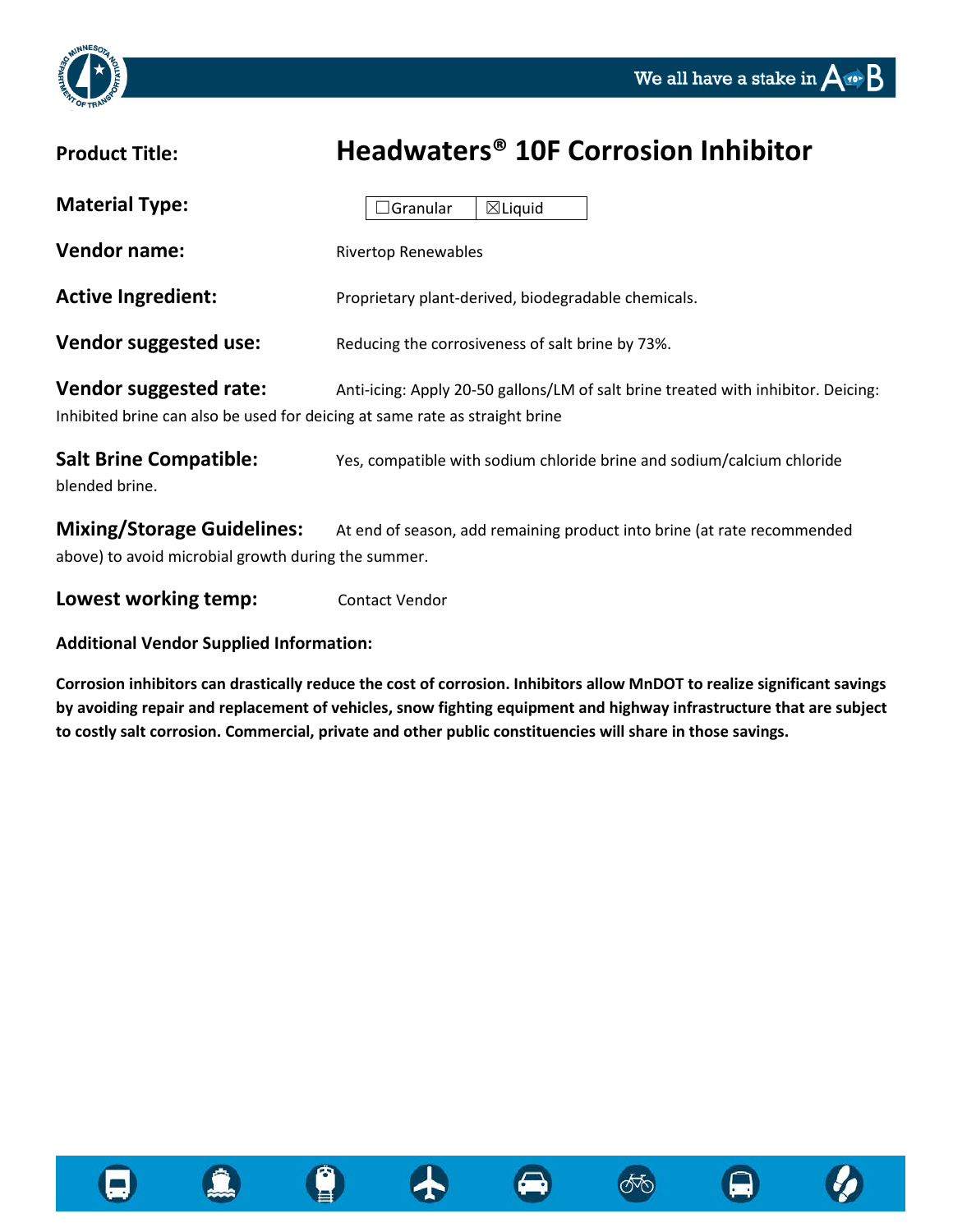



| <b>Product Title:</b>                                                                                 | <b>Headwaters<sup>®</sup> Corrosion Inhibitor</b>                                 |
|-------------------------------------------------------------------------------------------------------|-----------------------------------------------------------------------------------|
| <b>Material Type:</b>                                                                                 | $\boxtimes$ Liquid<br>Granular                                                    |
| <b>Vendor name:</b>                                                                                   | <b>Rivertop Renewables</b>                                                        |
| <b>Active Ingredient:</b>                                                                             | Proprietary plant-derived, biodegradable chemicals.                               |
| Vendor suggested use:                                                                                 | Reducing the corrosiveness of salt brine by 75%.                                  |
| Vendor suggested rate:<br>Inhibited brine can also be used for deicing at same rate as straight brine | Anti-icing: Apply 20-50 gallons/LM of salt brine treated with inhibitor. Deicing: |
| <b>Salt Brine Compatible:</b>                                                                         | Yes                                                                               |
| <b>Mixing/Storage Guidelines:</b><br>above) to avoid microbial growth during the summer.              | At end of season, blend remaining product into brine (at rate recommended         |
| Lowest working temp:                                                                                  | <b>Contact Vendor</b>                                                             |

### **Additional Vendor Supplied Information:**

**Corrosion inhibitors can drastically reduce the cost of corrosion. Inhibitors allow MnDOT to realize significant savings by avoiding repair and replacement of vehicles, snow fighting equipment and highway infrastructure that are subject to costly salt corrosion. Commercial, private and other public constituencies will share in those savings.**







**්**ත

 $\blacksquare$